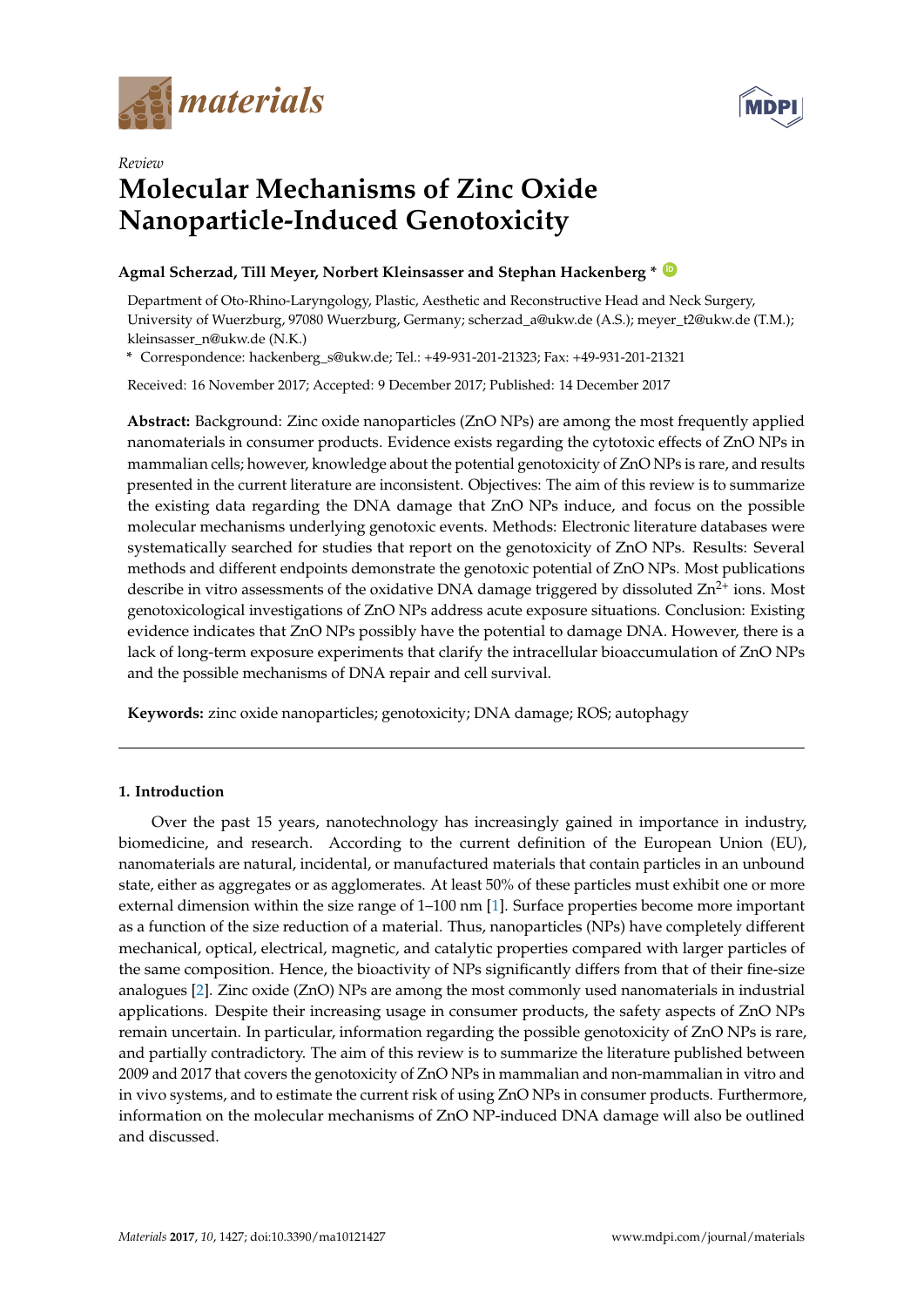#### **2. Application of ZnO NPs**

ZnO forms a whitish powder and has quite a broad spectrum of applications. ZnO formulations are particularly important in the production of rubber, as an additive in cement, and as a main ingredient in pigments and paints. They are also used as catalysts in the chemical industry, and as standard materials in both the pharmaceutical and cosmetic industries. Numerous electronic components contain ZnO due to its favorable semiconductor properties [\[3\]](#page-13-2). A further eminent characteristic is its ability to reflect UV irradiation, which makes ZnO an important physical UV filter in sunscreens. Nanoparticulate ZnO has a very high UV-protective value, and is not as occlusive and whitish as bulky ZnO powder. Thus, ZnO NPs are preferentially applied in cosmetic products compared with larger particles. For consumers, skin exposure is the most likely way to come into contact with ZnO NPs, whereas for industrial workers, airway exposure is more relevant [\[4\]](#page-13-3).

Currently, approximately 1800 industrial products are available that contain nanomaterials [\[5\]](#page-13-4). According to article 16 of the Cosmetic Regulation from 2013, cosmetic products containing nanomaterials have to be notified. Prior to 2013, there was no legal requirement for the declaration of NPs in consumer products, and the number could only be estimated. The EU is currently discussing the introduction of such a regulation in order to facilitate the information flow to the public and research institutions. According to consumer product inventories, there are approximately 40 products available on the United States (US) market containing ZnO NPs.

#### **3. Exposure Routes**

For the toxicological evaluation of NPs, knowledge regarding the routes of intake is essential. Knowledge regarding its bioavailability and resorption is also important. Possible intake routes of NPs in humans are the gastrointestinal tract, the skin, and the airways. For consumers, dermal exposure is the most likely way to come into contact with ZnO NPs due to the high number of cosmetic products containing ZnO NPs. The stratum corneum, known as the upper layer of the skin, seems to be a sufficient barrier against ZnO NP penetration into the epidermis, as shown by several authors [\[6,](#page-13-5)[7\]](#page-13-6). It was clearly demonstrated that ZnO NPs were not able to penetrate healthy and intact human or porcine skin. Although NPs may be retained in the hair follicle ostium or skin folds, they are usually sufficiently eliminated by sebum flow [\[8\]](#page-13-7). However, skin damages, for example after excessive sun bathing, may harm this protection layer, and lead to possible toxicological effects from NPs. Cytotoxic or genotoxic effects only seem to be relevant in proliferating cells, which can be found in the basal layers of the epidermis. This is why the application of ZnO NPs to injured or defective skin is discussed as being potentially dangerous. The ingestion of ZnO NPs and contact with intestinal mucosa must be evaluated equally. In particular, chronic intestinal illness may lead to a defect in the mucosa barrier, which consequently may lead to an enhanced toxicity. Further studies are needed to evaluate the correlation between the grade of skin damage and the hazard of ZnO NPs.

Airway exposure via inhalation is the predominant means of contact for workers in the chemical, cosmetic, or paint industries [\[4\]](#page-13-3). Nanosized particles are able to reach the peripheral airway sites, such as the bronchiolar and alveolar regions. If not carried away by mucociliary transport mechanisms, NPs may affect alveolar cells and cause toxic, genotoxic, or inflammatory effects [\[4\]](#page-13-3). Inhalation exposure to ZnO NPs seems to be an important hazard, and risk assessment is urgently needed within this context [\[9\]](#page-13-8). Indeed, the airway exposure of NPs seems to be very important in the toxicological circumstances. According to Vermylen et al., the intake of superfine structures via inhalation has profound negative local and systemic side effects, such as an enhanced risk of cardiovascular diseases [\[10\]](#page-13-9). These very small particles are able to penetrate the tracheobronchial tree. In particular, ultrafine particles, which have a diameter less than 100 nm, are able to pass directly into the blood stream [\[10](#page-13-9)[,11\]](#page-13-10). Some studies hypothesize that NPs might be able to reach the brain along peripheral nerves [\[12](#page-13-11)[,13\]](#page-13-12). This may offer a therapeutic option as well. However, toxicological evaluations are warranted.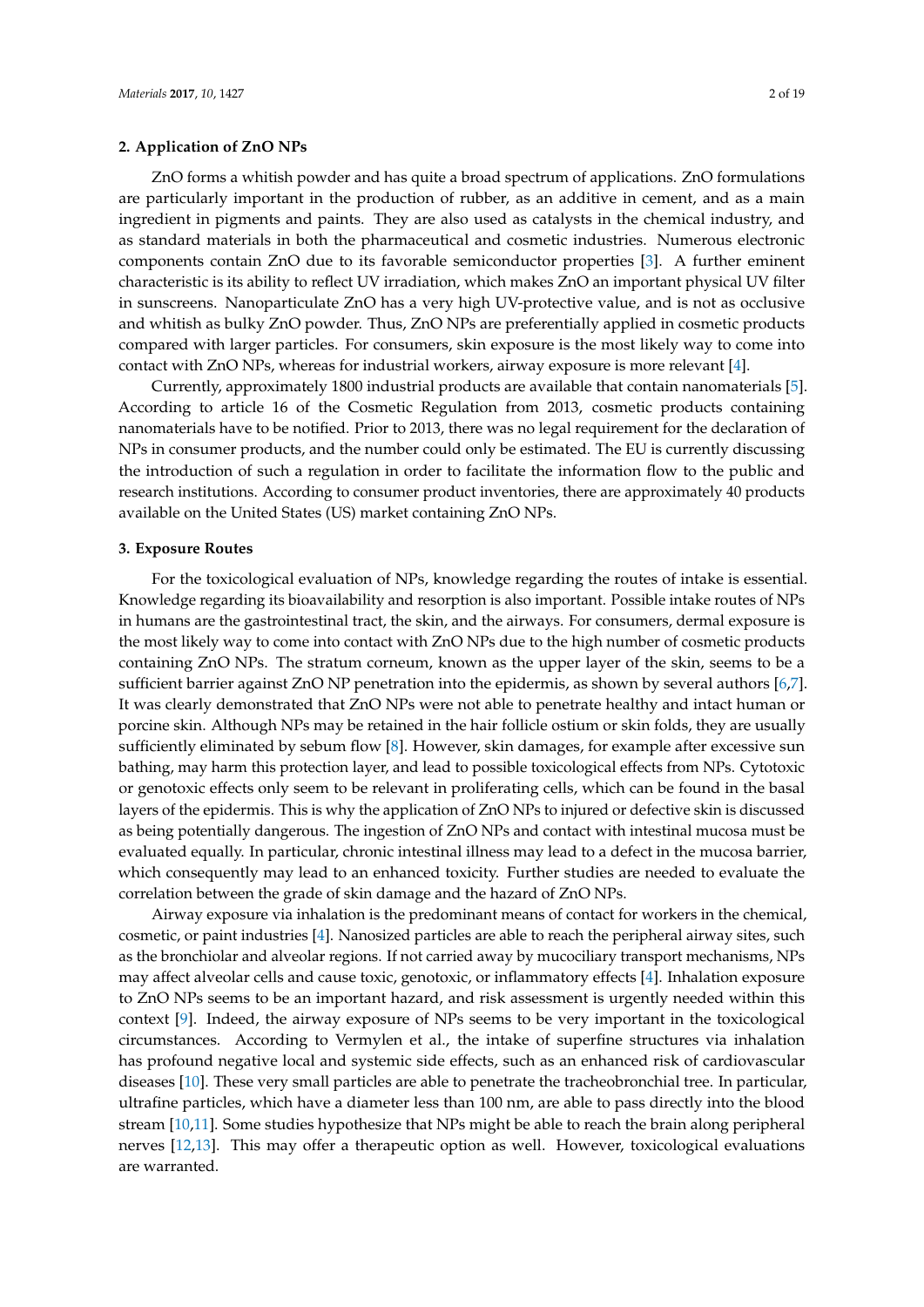The difference between the volume and surface of NPs enables their variety of chemical, physical, and biological properties [\[14\]](#page-13-13). Due to their small size, large surface area, and physicochemical characteristics, NPs may exhibit unpredictable genotoxic properties. The biological properties depend on the manufacturing procedure, agglomeration and aggregation tendencies, and surface coating. During the manufacturing processes, the particle diameters are not homogeneous. Due to their surface, NPs tend to aggregate, which implicates the need for dispersions. Surface coating is a suitable method for preventing the aggregation of NPs. These above-mentioned circumstances significantly influence the toxicity of NPs. Kwon et al. showed that small NPs cross the cellular membranes more easily, which leads to an increased potency of DNA damage. Accumulated NPs might be internalized into the cell mainly during the mitosis process. According to Liu et al., a crucial determinant of toxicity is the solubility of ZnO NPs, which is influenced by various factors, including the pH of the environment in tissues, cells, and organelles [\[15\]](#page-13-14). ZnO NPs and other particles such as silver are soluble, and may release ions. Unlike silver, Zn is an important component of several enzymes and transcription factors in the human body. After incorporation, ZnO NPs may dissolve into  $\text{Zn}^{2+}$  and trigger several signaling pathways and cascades, which might lead to an enhanced influx of calcium, gene upregulation, or the release of pro-inflammatory markers [\[16\]](#page-13-15). The solubility of NPs such as silver (Ag), copper (Cu), or ZnO is one of the main contributors to their toxicity. Ag, Cu, and ZnO NPs have some commonalities. Their elemental composition is metallic, they fight the growth of microorganisms, they have a negative surface charge, and most importantly, all of them are soluble [\[17\]](#page-13-16). Nevertheless, there are also differences between these metallic particles. According to Bondarenko, although their particle size is similar, their toxicity is likely different. Cu ions may be involved in electron-transfer processes, in contrast to Ag and Zn [\[17\]](#page-13-16).

According to Golbamaki, the genotoxic effects of NPs may be classified as either "primary genotoxicity" or "secondary genotoxicity". Reactive oxygen species (ROS) generation during particle-induced inflammation is the cause of secondary genotoxicity, whereas primary genotoxicity refers to genotoxic effects without inflammation [\[18\]](#page-13-17). There are studies that point to the correlation between particle size and toxicity [\[9\]](#page-13-8). However, information concerning the size dependency of NP-induced toxicity is contradictory. Warheit et al. did not observe any variation in the toxicity levels of large and small TiO2 NPs [\[19\]](#page-13-18). However, Golbamaki and Karlsson detected significantly increased DNA damage after cell exposure to larger micrometer-sized particles compared with smaller NPs [\[18,](#page-13-17)[20\]](#page-14-0). Due to these inhomogeneous statements, the size dependency of nanotoxicity and nanogenotoxicity needs to be clarified. NP size must always be characterized exactly in order to provide comparable data in the context of the current literature.

Over the past 10 years, studies focusing on the nanotoxicity of ZnO have been continuously published. However, most of these studies primarily address the cytotoxic aspects of ZnO NPs. Dose–response correlations between ZnO NP concentration and cellular viability are investigated in most studies. However, DNA damage occurs at significantly lower concentrations compared with cytotoxic effects. Hence, genotoxicological evaluations of NPs must be performed at non-cytotoxic doses. Although ZnO NPs are frequently applied in industry and research, data on the genotoxic potential of this material is quite limited [\[21\]](#page-14-1).

#### *4.1. Molecular Mechanisms of Genotoxicity and Evaluation of Oxidative DNA Damage*

It is crucial to understand the molecular mechanisms of genotoxicity caused by ZnO NPs in order to provide a valid risk assessment. Although several groups have contributed data towards elucidating these pathways, the associated mechanisms and correlations still remain unclear. The role of Zn ions cannot definitely be ruled out at this stage. Auffan et al. showed that chemically stable metallic nanoparticles have no significant cellular toxicity, whereas nanoparticles that are able to be oxidized, reduced, or dissolved are cytotoxic and genotoxic for cellular organisms [\[22\]](#page-14-2). Results from the Wuerzburg group suggest a correlation between ion concentration and genotoxic effects [\[23\]](#page-14-3), but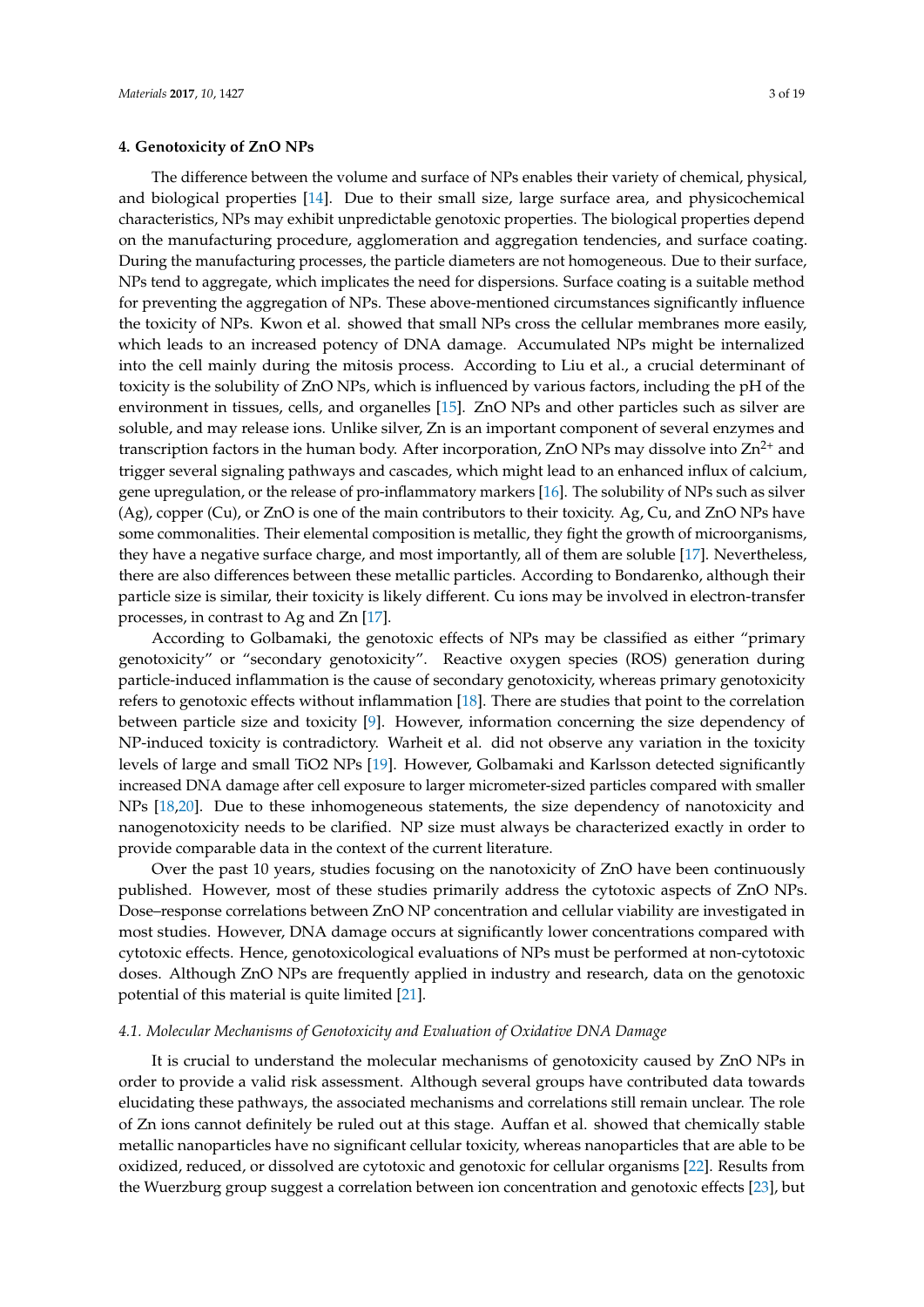other groups could not confirm these results in several test systems (micronucleus test, comet assay, and  $\gamma$  H2AX) in a human neural cell line [\[24\]](#page-14-4).

Autophagy is a lysosome-dependent degradation process that is usually activated in stress situations. Roy et al. identified autophagy activation as a major modulator of ZnO NP-induced cellular toxicity [\[25\]](#page-14-5). The detection of increased autophagosome formation and several autophagy marker proteins was reported. ROS generation was identified to be a major trigger for the induction of autophagy. Antioxidant enzymes inhibited cell death and reduced autophagy marker protein expression. The important role of autophagy in ZnO NP-induced toxicity was demonstrated by our group as well. Similar to the results reported by Roy et al., cellular damage could be reduced by counteracting oxidative stress and autophagy [\[26\]](#page-14-6). The correlation between autophagosome formation and apoptosis is controversially discussed in the literature. According to Vessoni et al., autophagy is a reaction to DNA damage, and plays an ambiguous role in regulating cell fate [\[27\]](#page-14-7). On the one hand, autophagy may promote cell protection, e.g., by degrading pro-apoptotic proteins or by supporting DNA repair. On the other hand, autophagy may also lead to cytotoxic events through the degradation of anti-apoptotic and DNA repair-related proteins [\[28\]](#page-14-8). In fact, ZnO NP-induced oxidative DNA damage stimulates autophagy pathways, and thus may influence the balance between cell survival and cytotoxicity. Pati et al. demonstrated an inhibition of DNA repair mechanisms. The reduction in the macrophage cell viability was due to the arrest of the cell cycle at the G0/G1 phase, the inhibition of superoxide dismutase, catalase, and eventually ROS [\[29\]](#page-14-9).

Kononenko et al. demonstrated a concentration-dependent genotoxicity and cytotoxicity. DNA and chromosomal damage was accompanied by a reduction of glutathione S-transferase and catalase activity [\[30\]](#page-14-10).

The amount of DNA damage does not only depend on the tested NP itself, but also on the exposed target cell, and the cell's genetic and proteomic properties in particular. ZnO NPs were shown to activate the p53 pathway by several groups [\[25](#page-14-5)[,31,](#page-14-11)[32\]](#page-14-12). ZnO NP-induced DNA damage should usually be forced by p53-associated apoptosis. Ng et al. examined a p53 knockdown fibroblast cell line exposed to ZnO NPs, and found a resistance to ZnO NP-mediated apoptosis, as well as a progressive cellular proliferation, indicating a possible first step to carcinogenesis.

The photogenotoxicity of ZnO NPs is a very important topic. UV irradiation was shown to enhance the cytotoxic properties of ZnO NPs in the A549 cell line by Yang and Ma [\[33\]](#page-14-13). Wang et al. reported on the oxidative DNA damage induced by ZnO NPs during UVA (ultraviolet) and visible light irradiation in a dose-dependent manner in HaCaT human skin keratinocytes [\[34\]](#page-14-14). The authors proclaimed a photogenotoxic potential of ZnO NPs in combination with UV light. These findings must be discussed critically, especially with respect to the use of ZnO NPs in sunscreen products. Contrary results were published by Demir et al., who demonstrated ZnO NP-related DNA damage in human and mouse cell lines using the micronucleus test and comet assay [\[35\]](#page-14-15). Furthermore, they observed anchorage-independent cell growth after NP exposure, which can be interpreted as an initial step towards malignant cell transformation. However, UVB exposure antagonized these effects. Future research projects can be expected to illuminate the interactions between UV light and ZnO NPs regarding DNA damage or DNA protection.

Certainly, a detailed characterization of the physicochemical properties of ZnO NPs is crucial in order to understand the partially divergent statements in the literature. Bhattacharya et al. underscored the important role of the physical properties of NPs. They showed that rod-shaped ZnO NPs induced significantly more DNA damage in peripheral blood mononuclear cells compared with spherical NPs [\[36\]](#page-14-16). Coatings may also influence the genotoxic potential of ZnO NPs, as shown by Yin et al., who demonstrated the extended DNA damage of NPs coated with poly (methacrylic acid) (PMAA) compared with uncoated particles [\[37\]](#page-14-17). The surface activity and large surface area of NPs lead to a high sorption capability, and thus induce further toxic effects. NPs can function as carriers of absorbed toxic substances, and thus enhance their bioavailability [\[38\]](#page-14-18).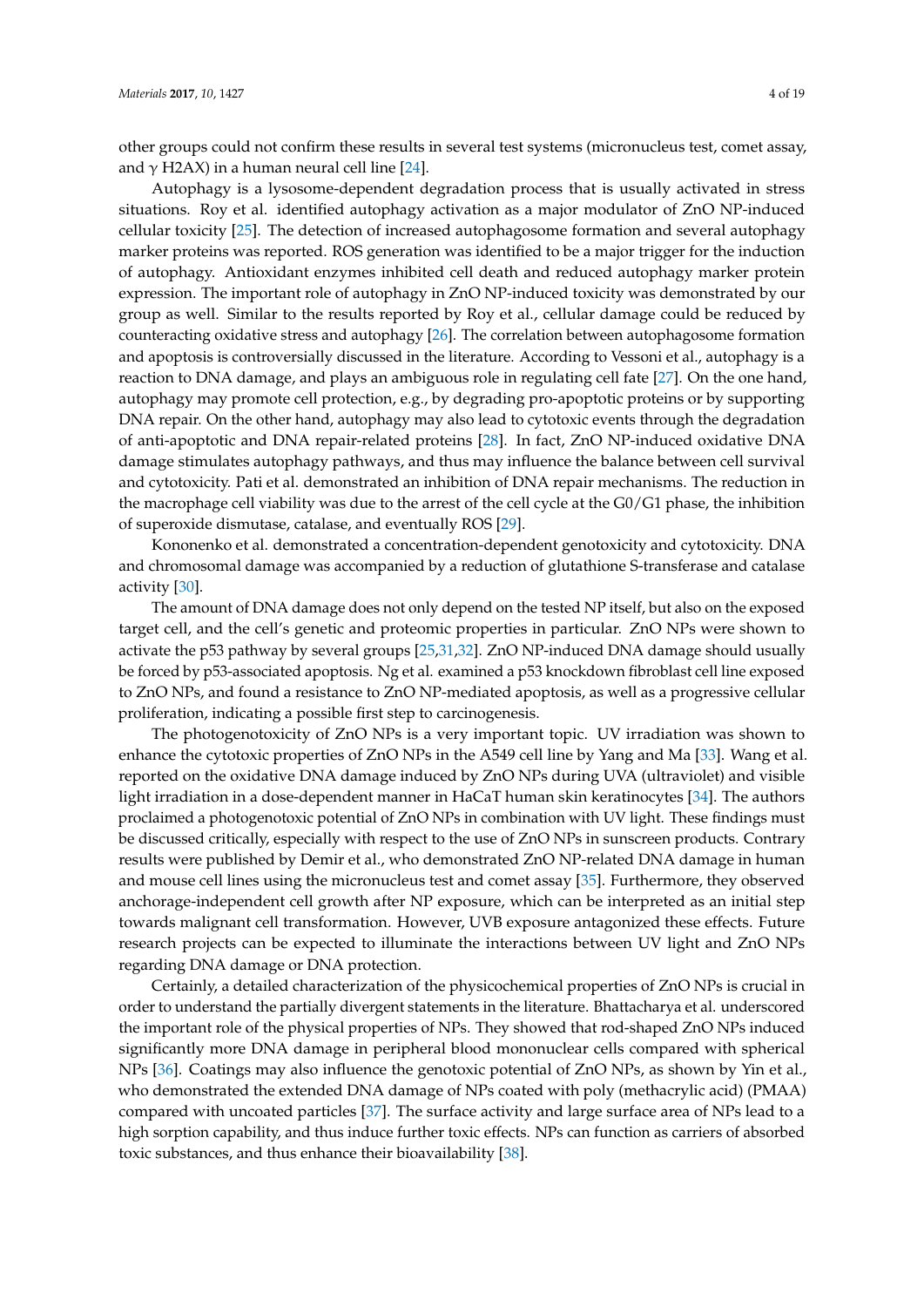The majority of the current data regarding the genotoxic effects of nanoparticulate ZnO are based on in vitro investigations. In cells, NPs induce inflammation, genotoxic effects, and damages via the generation of reactive oxygen species (ROS). Sharma et al. published several studies on the genotoxicity of ZnO NPs in a variety of cell systems. They observed DNA damage using the single cell microgel electrophoresis (comet) assay in the HepG2 human liver cell line and the A-431 human epidermal cell line. Cells were exposed to ZnO NPs for 6 h [\[39](#page-15-0)[,40\]](#page-15-1). The generation of ROS was demonstrated and discussed as a possible trigger of in vitro genotoxicity in both studies. Patel et al. found the generation of ROS in the A-431 cell line following the application of ZnO NPs. In this publication, ZnO NPs induced cell death, as well as a cell cycle arrest in the S and G2/M phase [\[41\]](#page-15-2). Tyrosine phosphorylation was shown to be another promoter of DNA damage in HepG2 cells [\[42\]](#page-15-3). Transmission and scanning electron microscopy are the usual tools for the investigation of cellular NP uptake, although these methods are quite time-consuming and technically challenging. Condello et al. demonstrated the entrance of ZnO NPs into human colon carcinoma cells, either by passive diffusion, endocytosis, or both. The entrance mode was dependent on the agglomeration state of the nanomaterial [\[43\]](#page-15-4). Toduka et al. used side-scattered light in flow cytometry as an indicator of NP uptake into mammalian cells [\[44\]](#page-15-5). Several nanomaterials were tested, including ZnO NPs in Chinese hamster ovary (CHO)-K1 cells using this method. Particles were internalized into the cells, and thus induced a high ROS production, which was directly correlated with the genotoxic events shown by the generation of the phosphorylated histone  $\gamma$ -H2AX. The co-cultivation with the antioxidant N-acetylcysteine (NAC) counteracted DNA damage. Kermanizadeh et al. also showed the important role of oxidative stress through demonstrating a suppression of the toxic potential of ZnO NPs by the antioxidant Trolox in a hepatocyte cell line [\[45\]](#page-15-6). DNA damage and pro-inflammatory IL-8 production were induced by oxidative stress and ROS generation. Other groups also published similar results demonstrating the positive correlation between oxidative stress and DNA damage [\[46,](#page-15-7)[47\]](#page-15-8). The generation of ROS was mainly assessed by the dichloro-dihydro-fluorescein diacetate (DCFH-DA) assay. Various markers for oxidative stress were evaluated, e.g., glutathione (GSH) reduction, elevated gluthatione, malondialdehyde, superoxide dismutase, and catalase. The photogenotoxicity of ZnO NPs, including a high cellular uptake, was shown in Allium cepa [\[48\]](#page-15-9). Other groups also demonstrated the connection between DNA damage and ROS production [\[43](#page-15-4)[,49\]](#page-15-10).

Most of the studies on nanogenotoxicity were performed using cell lines instead of primary cells. Due to high interindividual variation and the difficulty of standardizing cellular harvest, repetitive experiments with large numbers of patients are necessary in order to assess representative data on primary cells. However, primary cells are neither immortalized nor transformed. Thus, the similarity to cells within the origin tissue is usually higher compared with transformed cell lines. This is why studies with primary cells are supplementary to those using standardized cell lines, and can contribute to common knowledge on nanogenotoxicology. Sharma et al. presented a study using primary human epidermal keratinocytes, a relevant target cell for ZnO NPs, which are mainly used in cosmetics applied to the human skin. ZnO NPs were internalized by the cells, as shown by transmission electron microscopy, where they induced a DNA fragmentation after 6 h of exposure at a concentration of 8 µg/mL [\[50\]](#page-15-11). Our own group used primary human nasal mucosa to evaluate the genotoxicity of ZnO NPs. Nasal mucosa belongs to the most important primary contact regions of humans with volatile xenobiotics. Cells of the nasal mucosa are representative of the entire human upper aerodigestive tract. Distinct three-dimensional cell culture systems serve to imitate the in vivo situation quite closely [\[51\]](#page-15-12). The genotoxic potential of ZnO NPs was proven in human nasal mucosa cells in an air–liquid interface cell culture, as well as by the extended secretion of IL-816. Primary human adipose tissue-derived mesenchymal stem cells showed DNA damage and pro-inflammatory cytokine production after ZnO NP exposure as well. The stem cell migration capacity was impaired significantly after NP exposure. Interestingly, ZnO NPs were internalized into the cells in high amounts after 24 h, and remained in the cytoplasm for over three weeks, indicating bioaccumulation of the particles. Future studies should illuminate cellular uptake dynamics and exclusion mechanisms. The intracellular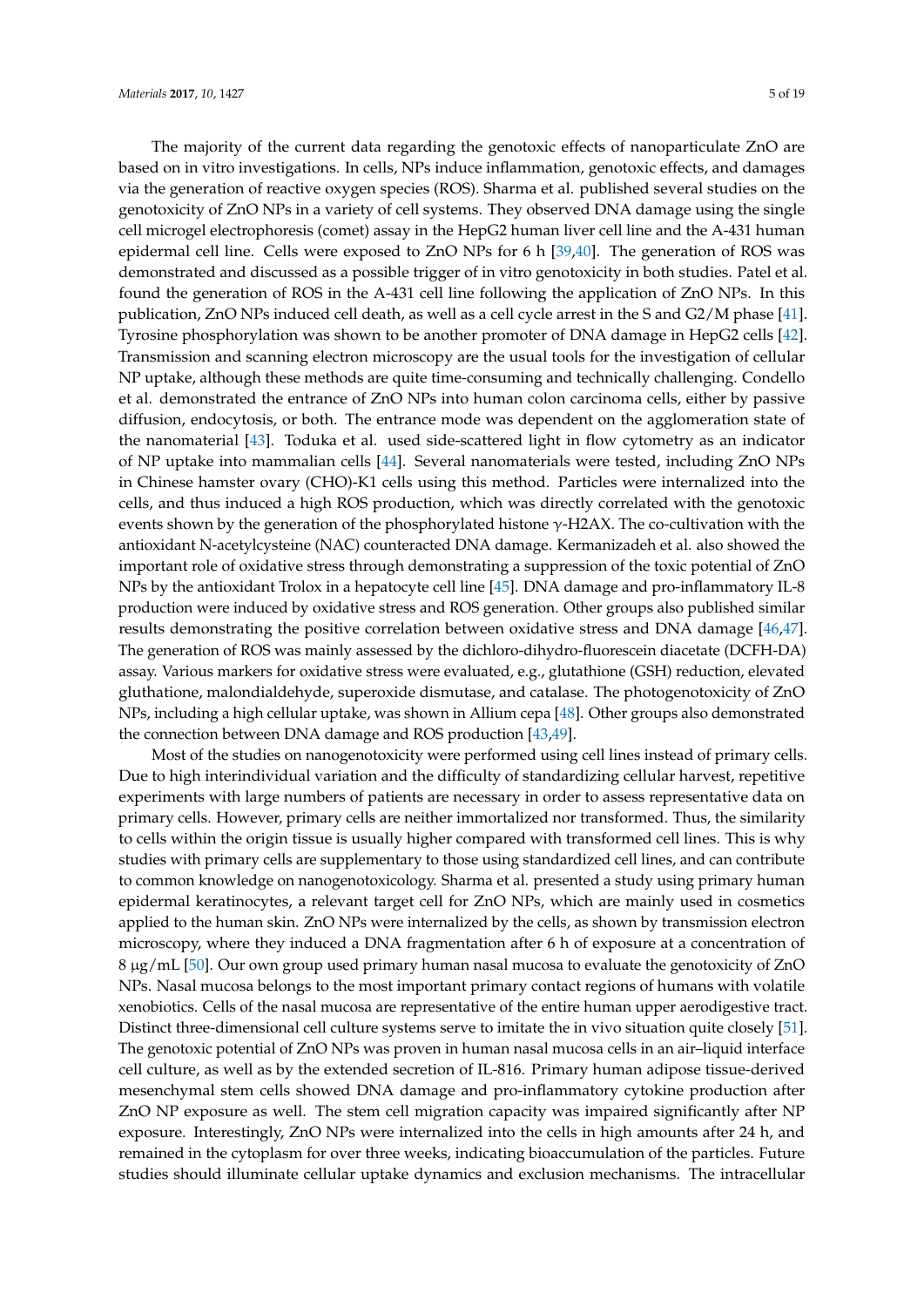persistence of NPs could be a severe problem, since even low exposure doses can lead to critical intracellular concentrations after repetitive contact [\[52\]](#page-15-13). The repetitive exposure of nasal mucosa mini organ cultures induced an enhanced genotoxic effect, and 24 h after exposure the DNA damage even increased, probably due to persisting NPs in the cells and the ongoing production of ROS [\[53\]](#page-15-14). Ghosh et al. investigated the genotoxic effects of ZnO NPs on human peripheral blood mononuclear cells. The in vitro tests revealed weak genotoxic effects. A significant decrease of mitochondrial membrane potential was also detected [\[54\]](#page-15-15). Branica et al. demonstrated a significant increase of DNA damage in human lymphocytes after exposure to ZnO NPs [\[55\]](#page-15-16).

In contrast to the series of publications stating the possible genotoxicity of ZnO NPs, there are other studies showing no evidence of DNA damage. Nam et al. classified ZnO NPs as well as Zn ions as non-genotoxic in the so-called SOS chromotest [\[56\]](#page-15-17). In addition, Kwon et al. did not find any genotoxic effects in several in vitro and in vivo assays that used differently sized and differently charged particles [\[57\]](#page-16-0). In a study conducted by Alaraby et al., no toxicity or oxidative stress induction was observed in vivo. Furthermore, no significant changes in the frequency of mutant clones or percentage of DNA in tail (comet assay) were measured, although significant changes in Hsp70 and p53 gene expression were detected [\[58\]](#page-16-1).

Sahu et al. demonstrated the cytotoxic effects and inflammatory potential of ZnO NPs in a human monocyte cell line, but did not observe any DNA damage [\[59\]](#page-16-2). Bayat et al. critically discussed the test systems that are routinely used for genotoxicity assessments. They stated that in vitro genotoxicity testing is probably unreliable because different test systems produce inconsistent results [\[60\]](#page-16-3).

#### *4.2. In Vivo Studies*

Only a few studies can be found that evaluate the genotoxicity of ZnO NPs in vivo. Pati et al. investigated the toxicity of ZnO NPs in mice. In this publication, ZnO NPs were dispersed in water by vortex mixing. Afterwards, the animals were fed with water containing NPs in order to demonstrate oral exposure. ZnO NP-treated animals showed signs of toxicity, which was associated with severe DNA damage in peripheral blood and bone marrow cells. Moreover, DNA repair mechanisms were inhibited and enhanced organ inflammation was detected, as well as a disturbance of wound healing [\[29\]](#page-14-9). Sharma et al. used a mouse model for subacute oral exposure to ZnO NPs for two weeks. NPs accumulated in the liver and induced DNA damage in liver cells. The authors used an Fpg-modified comet assay to prove that oxidative stress induced DNA damage [\[32\]](#page-14-12). Ali et al. found a reduction in glutathione, glutathione-S-transferase, and glutathione peroxidase, as well as an increase in malondialdehyde and catalase in Lymnaea luteola freshwater snails after ZnO NP exposure for 24 and 96 h. Genotoxic effects were found in the digestive gland cells treated with ZnO NPs [\[61\]](#page-16-4). Li et al. used a mouse model to prove the biodistribution and genotoxicity of orally administered and intraperitoneally injected ZnO NPs [\[62\]](#page-16-5). Baky et al. examined the cardiotoxic effects of ZnO NPs in rats [\[63\]](#page-16-6), and found that alpha-lipoic acid and vitamin E reduced the DNA damage in cardiac cells. Zhao et al. found DNA damage in embryo-larval zebrafish [\[64\]](#page-16-7). The authors compared the toxic effects of Zn ions and ZnO NPs, and demonstrated that ions only partially contribute to the toxic effects. In contrast, triethoxycaprylylsilane-coated ZnO NPs did not induce DNA damage in lung cells from rats after inhalation exposure [\[65\]](#page-16-8). Ghosh et al. showed a reduced mitochondrial membrane potential in bone marrow cells in vivo. Furthermore, an enhanced oxidative stress, a G0/G1 cell cycle arrest, and chromosomal aberration with micronuclei formation were measured [\[54\]](#page-15-15). In the study conducted by Ng et al., a significant toxicity was observed in melanogaster F1 progenies upon ingestion of ZnO NPs. The egg-to-adult viability of the flies was significantly reduced, which was closely associated with ROS induction by ZnO NPs. Nuclear factor E2-related factor 2 was identified to play a role in ZnO NP-mediated ROS production [\[49\]](#page-15-10). Anand et al. investigated the effects of ZnO NPs in Drosophila melanogaster. Food containing 0.1 mM to 10 mM of ZnO NPs induced distinctive phenotypic changes, such as a deformed segmented thorax and a single or deformed wing, which were transmitted to offspring in subsequent generations [\[66\]](#page-16-9). Manzo et al. investigated the effects of ZnO NPs in sea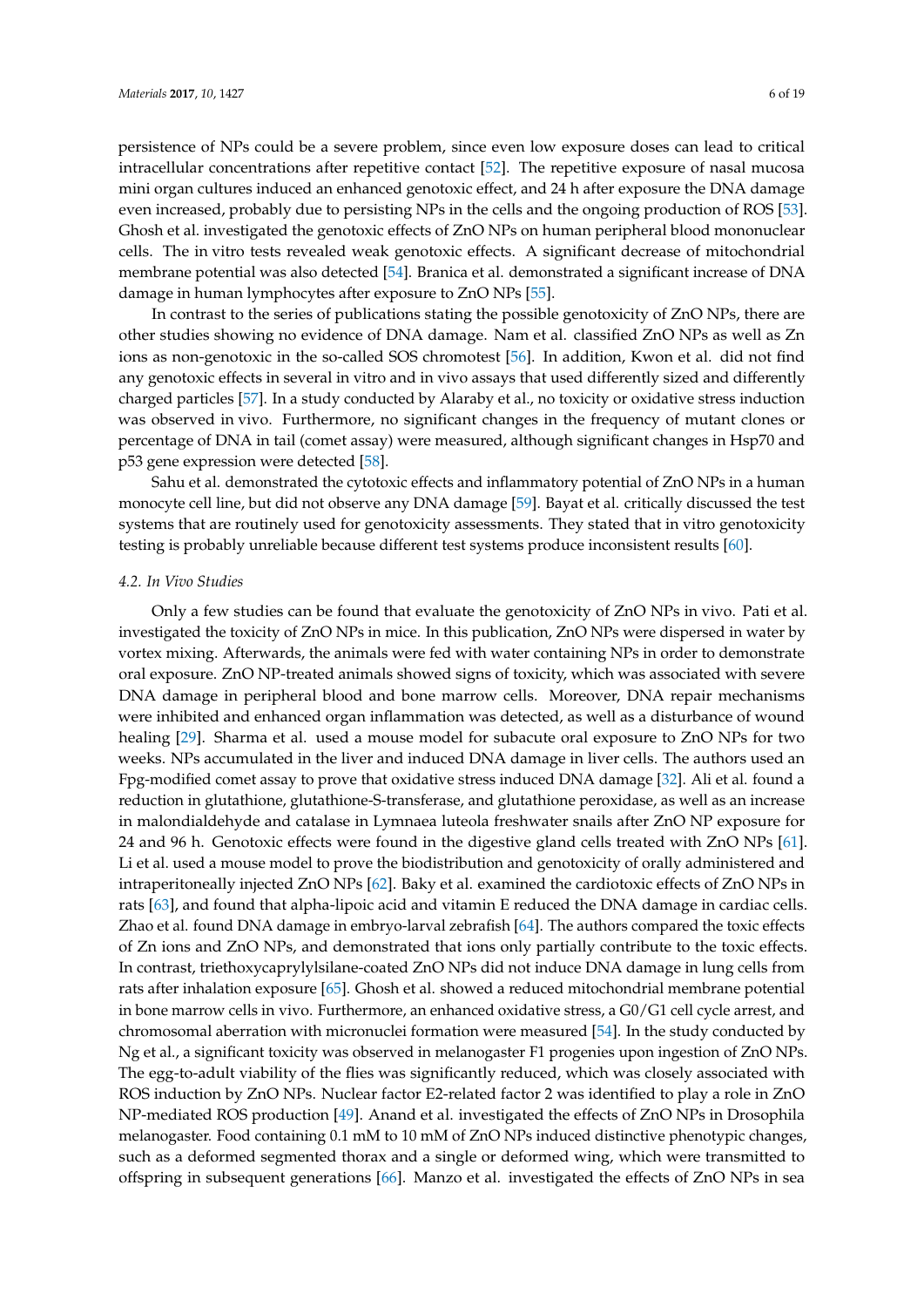urchins. ZnO NPs provoked damages to immune cells in adult echinoids and transmissible effects to offspring [\[67\]](#page-16-10).

#### **5. Summary**

Although evaluations of the genotoxicity of ZnO NPs are not consistent, there seems to be reliable evidence supporting the potential for them to damage the DNA in human cells. Genotoxic events were demonstrated using several methods and different endpoints. Besides the comet assay, the micronucleus test, the chromosomal aberration assay, and the  $\gamma$  H2AX method were used. The correlation between oxidative stress and DNA damage can be easily proved by the Fpg-modified comet assay and by the interaction with antioxidants such as N-acetylcysteine. Research has shown the internalization of ZnO NPs into the cells via endocytosis or several other mechanisms such as macropinocytosis. Intracellular distribution was observed by transmission electron microscopy as well as by alternative methods such as side scatter flow cytometry. While there is still some controversy surrounding the possible transfer of ZnO NPs into the nucleus, a distribution into cell organelles can definitely be observed. The inclusion into lysosomes seems to be of major importance, since due to the low pH milieu of lysosomes, ZnO dissolves and  $\text{Zn}^{2+}$  ions are released. Ion release from ZnO NPs may already occur in the cellular expansion medium. Research studies also discuss both intracellular and extracellular  $Zn^{2+}$  release as main triggers for DNA damage. Even if  $ZnO$  NPs are not able to enter the nucleus,  $Zn^{2+}$  ions affect DNA integrity in a dose-dependent manner. Lysosomes release  $Zn^{2+}$  ions into the cytoplasm, which is then a trigger for ROS generation. Several research groups have proven this phenomenon by using the DCFH-DA assay. Markers for oxidative stress such as GSH reduction, elevated gluthatione, malondialdehyde, superoxide dismutase, and catalase were analyzed after ZnO NP exposure. As a reaction to disrupted DNA integrity, lysosomes develop into autophagosomes, which can be detected by transmission electron microscopy or indirectly by several protein markers such as LC3 II or beclin-1. The role of autophagy on apoptosis or cell survival is still unclear, and only a few studies address the topic of DNA repair capacity after NP exposure. There is evidence indicating the insufficient repair of DNA disintegrity after ZnO NP exposure, which can be explained by trapped NPs in intracellular departments, and an ongoing trigger for ROS-induced DNA damage. Figure [1](#page-7-0) shows a hypothetical model of ZnO NP-induced genotoxicity.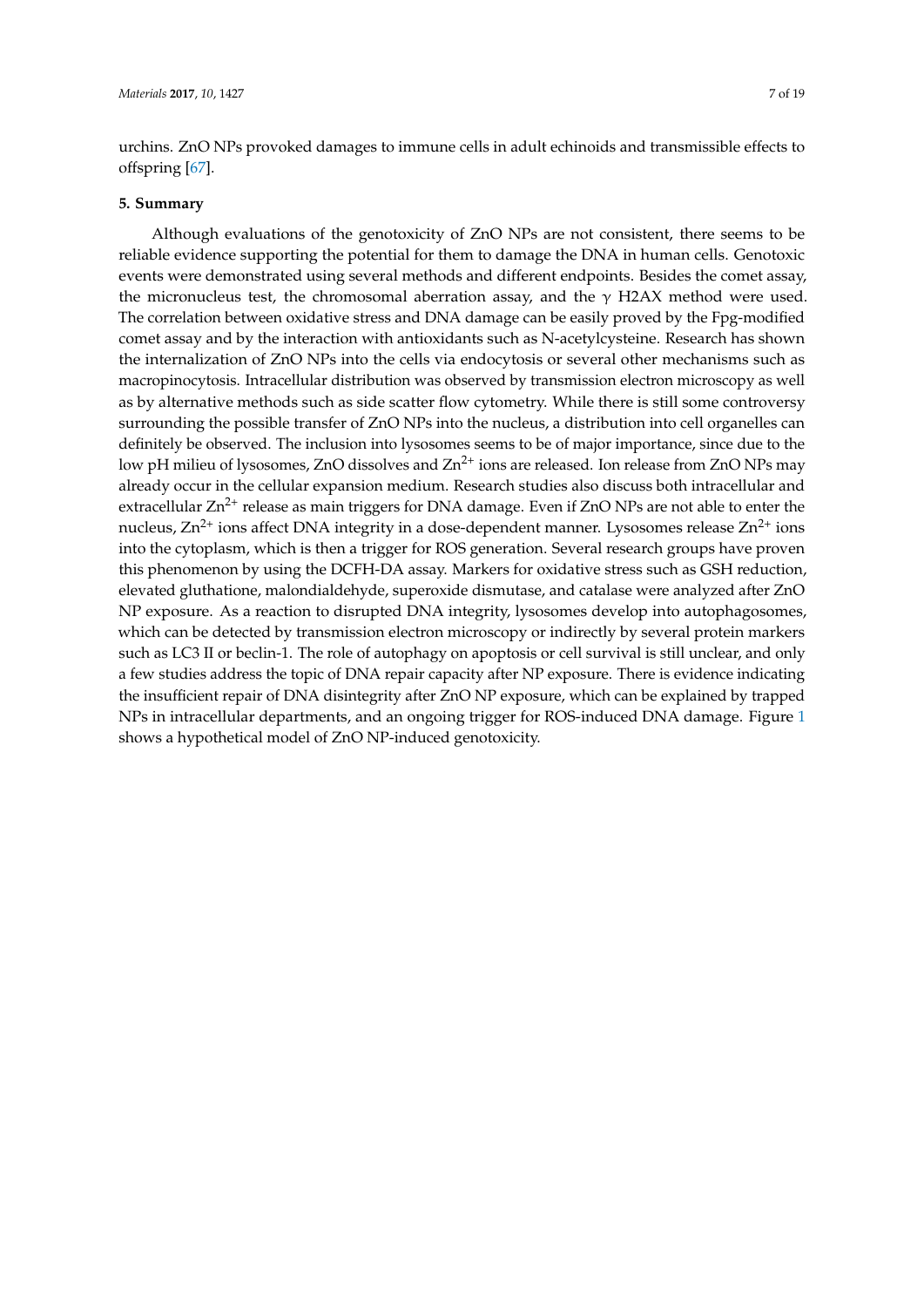<span id="page-7-0"></span>

**Figure 1.** A hypothetical model of Zinc oxide nanoparticle (ZnO NP)-induced genotoxicity. **Figure 1.** A hypothetical model of Zinc oxide nanoparticle (ZnO NP)-induced genotoxicity.

## **6. Conclusions and Recommendations for Future Research**

At present, there is still limited information regarding the genotoxic potential of ZnO NPs. Due to inconsistencies in the data available, it is nearly impossible to give recommendations or properly assess the risk of ZnO NP application. Most studies on the hazardous effects of ZnO NPs focus on cytotoxicity. However, ZnO NPs seem to belong to a group of nanomaterials that are able to cause DNA damage. Thus, further genotoxicological evaluation is needed. A strictly detailed and standardized physicochemical characterization of the tested NPs is obligatory in order to produce comparable and informative genotoxicological data. The authors refer to the recommendations of Landsiedel et al. (2010) [\[65\]](#page-16-8) regarding nanotoxicological study design. Most genotoxicological investigations on ZnO NPs address acute exposure situations. That is why our knowledge of bioaccumulation and long-term exposure effects is only fragmentary. Hence, test systems need to be established in order to clarify these questions, and the biological mechanisms responsible for DNA damage must be analyzed continuously. ZnO NPs are very promising and highly effective materials, and a proper characterization of the genotoxic issues is mandatory in order to apply them reasonably and safely.

Table [1](#page-12-0) summarizes relevant publications on ZnO NP-associated genotoxicity mechanisms. The order of listed NPs in Table [1](#page-12-0) was sorted according to the particle size, beginning with the smallest. We did not observe any tendency that the results regarding genotoxic potency varied within the two groups of particles smaller or larger than 100 nm. Although the group of larger particles did not exactly fit the definition of NPs, they seem to be still small enough to exhibit comparable toxic properties as compared with NPs <100 nm.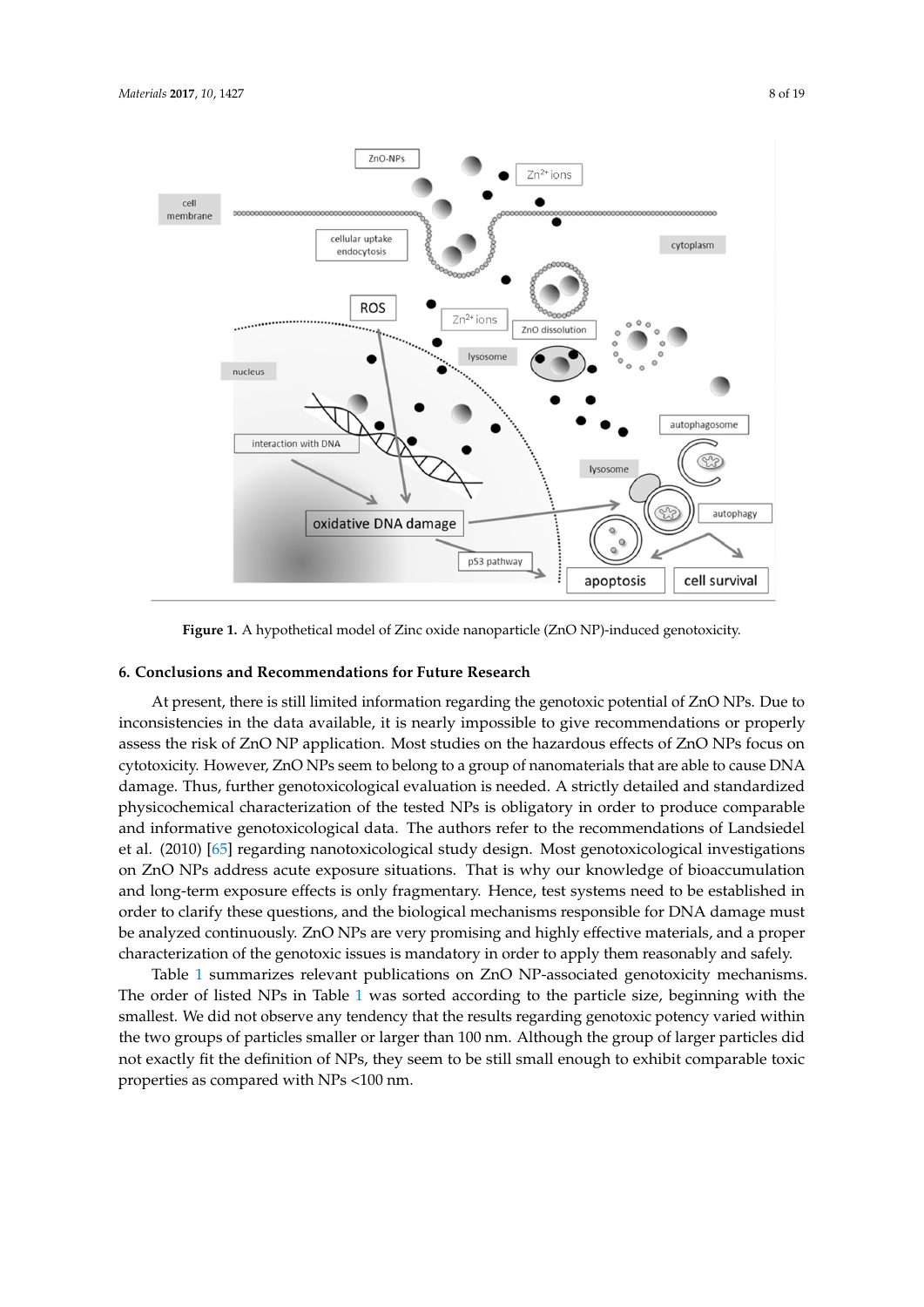| <b>Characteristics of Nanomaterial(s)</b>                                                                                      | In Vivo                                                                                                                       | Exposure                                                                                                                                    | <b>Methods</b>                                                                        | <b>Results</b>                                                                                                                                                                                             | Reference |
|--------------------------------------------------------------------------------------------------------------------------------|-------------------------------------------------------------------------------------------------------------------------------|---------------------------------------------------------------------------------------------------------------------------------------------|---------------------------------------------------------------------------------------|------------------------------------------------------------------------------------------------------------------------------------------------------------------------------------------------------------|-----------|
| ZnO NPs: average size 10-20 nm                                                                                                 | Earthworm Eisenia fetida<br>(Savigny, 1826)                                                                                   | $0.1$ , 0.5, 1.0, 5.0 g/kg for 7 days                                                                                                       | Comet assay                                                                           | DNA damages were observed at<br>dosages greater than $1.0 g/kg$                                                                                                                                            | [66]      |
| ZnO NPs: average size $12 \pm 3$ nm                                                                                            | Cells of bronchoalveolar lavage<br>fluid, day 1 and 3 after ZnO<br>exposure, in female wild-type<br>C57BL/6JBonTac (C57) mice | Intratracheal instillation of 2, 6, 18 $\mu$ g<br>ZnO NPs                                                                                   | Comet assay                                                                           | DNA damage was dose dependent.<br>However, three days post-exposure<br>genotoxicity decreased                                                                                                              | [67]      |
| ZnO NPs: average size 22 nm                                                                                                    | Freshwater snail Lymnaea luteola<br>(L. luteola)                                                                              | 10, 21.33, and 32 μg/mL for 96 h                                                                                                            | Comet assay                                                                           | Comet assay revealed DNA damage<br>after treatment with ZnO NPs                                                                                                                                            | [61]      |
| ZnO NPs: average size $28 \pm 5$ nm<br>Zeta potential $-22$ mV                                                                 | Drosophila melanogaster                                                                                                       | Food containing 0.1 mM, 1 mM, and<br>10 mM of ZnO NPs throughout the<br>entire life cycle from egg to egg stage                             | TUNEL (TdT-mediated<br>dUTP-biotin nick end<br>labeling) assay<br>ROS detection assay | ZnO NPs exposure induced a<br>increase of DNA fragmentation and<br>phenotypic changes, which were<br>transmitted to the offspring                                                                          | [68]      |
| ZnO NPs: average size 30 nm                                                                                                    | Cells of liver and kidney of mice<br>after oral exposure                                                                      | 50 and 300 mg/kg of ZnO for 14 days                                                                                                         | Comet assay                                                                           | The Comet assay revealed a<br>significant increase in the Fpg-specific<br>DNA lesions in liver and kidney cells                                                                                            | [69]      |
| ZnO-NPs: average size: ~70 nm<br>Zeta potential +5.8 mV                                                                        | MRC5 human lung fibroblasts,<br>Drosophila melanogaster                                                                       | 0, 1, 10, 25, 50, 75, and 100 $\mu$ g/mL for<br>24, 48 and 72 h                                                                             | Comet assay<br>ROS detection assay                                                    | Significant genotoxicity was induced<br>by ZnO NPs                                                                                                                                                         | $[49]$    |
| ZnO NPs: average size <100 nm                                                                                                  | Human peripheral blood<br>mononuclear cells (PBMCs) and<br>Swiss albino male mice                                             | Cell treatment: 0, 25, 50, and<br>$100 \mu g/mL$ for 3 h<br>Animal treatment: 25, 50, and<br>100 mg/kg body weight 18 h<br>before sacrifice | Comet assay<br>Chromosome aberration assay<br>Micronucleus assay                      | Apoptosis mediated by ROS<br>generation, reduced mitochondrial<br>membrane potential (MMP) in bone<br>marrow cells, a G0/G1 cell cycle<br>arrest, and chromosomal aberration<br>with micronuclei formation | $[54]$    |
| ZnO NPs: average size 100 nm<br>Surface area: $15-25$ m <sup>2</sup> /g 14 nm<br>Surface area: $30 \pm 5 \text{ m}^2/\text{g}$ | Sea urchin                                                                                                                    | 1 mg/kg food for three weeks                                                                                                                | Comet assay                                                                           | ZnO NPs 100 nm provoked in adult<br>echinoids damages to immune cells<br>and transmissible effects to offspring,<br>ZnO NPs 14 nm provoked nucleus<br>damages in immune cells and<br>malformed larvae      | $[70]$    |
| ZnO NPs: average size $72 \pm 46$ nm<br>Zeta potential $-13.3 \pm 2.3$ mV<br>ZnO microparticles particles (MPs)                | Madin-Darby canine kidney<br>(MDCK) cells                                                                                     | 1, 5, 10, 15, 30, and 60 μg/mL ZnO<br>for 24 h                                                                                              | Comet assay<br>Cytokinesis-block<br>micronucleus assay                                | ZnO NPs significantly elevated DNA<br>and chromosomal damage, whereas<br>equimolar concentrations of ZnO<br>MPs did not                                                                                    | $[30]$    |
| ZnO NPs: average size <100 nm                                                                                                  | Broodstock zebrafish larvae,<br>Danio rerio                                                                                   | $0.2, 1, 2, 4, 6$ mg/L for 96 h                                                                                                             | Comet assay                                                                           | Comet assay revealed significant<br>DNA damage after ZnO<br>NPs exposure                                                                                                                                   | $[71]$    |

## **Table 1.** Current literature review of the genotoxic effects of ZnO nanoparticles.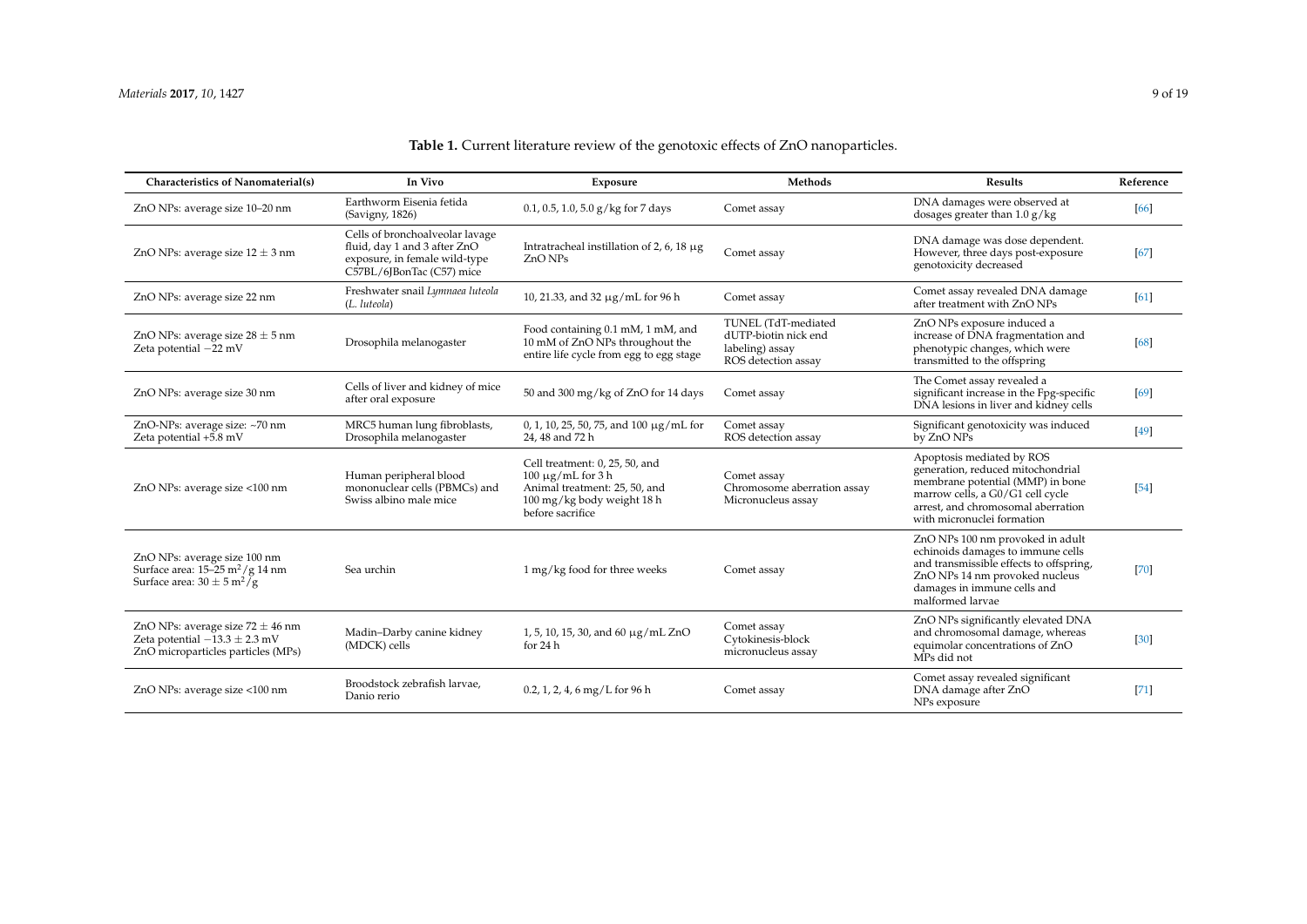| Characteristics of Nanomaterial(s)                                                                                                                                                                                                                                                                                                                                                                                                                                                                               | In Vivo                                                                                                                         | Exposure                                                                                                     | Methods                                                                                                                     | Results                                                                                                                                                                                 | Reference |
|------------------------------------------------------------------------------------------------------------------------------------------------------------------------------------------------------------------------------------------------------------------------------------------------------------------------------------------------------------------------------------------------------------------------------------------------------------------------------------------------------------------|---------------------------------------------------------------------------------------------------------------------------------|--------------------------------------------------------------------------------------------------------------|-----------------------------------------------------------------------------------------------------------------------------|-----------------------------------------------------------------------------------------------------------------------------------------------------------------------------------------|-----------|
| ZnO NPs: average size $20 \text{ nm } (+)$<br>charge: $35 \pm 5$ , 20 nm (-) charge:<br>$28 \pm 8$ , 70 nm (+) charge: 70 $\pm$ 19, 70 nm<br>$(-)$ charge: $72 \pm 11$ nm;<br>Hydrodynamic size of ZnO<br>nanoparticles: 20 nm (+) charge: 200 to<br>400 nm, 20 nm $(-)$ charge: 180-300,<br>70 nm (+) charge: 300-900 nm, 70 nm<br>$(-)$ charge: 200–500 nm;<br>zeta potential: 20 nm (+) charge:<br>$+25.9$ mV, 20 nm (-) charge: $-38.5$ mV,<br>70 nm (+) charge: $+25.9$ mV, 70 nm (-)<br>charge: $-40.6$ mV | SD rat: liver and stomach cells                                                                                                 | 500, 1000, and 2000 mg/kg body<br>weights, three times by gavage at 0,<br>24, and 45 h                       | Bacterial mutagenicity assay<br>in vitro chromosomal<br>aberration test<br>in vivo comet assay<br>in vivo micronucleus test | Surface modified ZnO NPs did not<br>induce genotoxicity in vitro and<br>in vivo                                                                                                         | $[57]$    |
| ZnO NPs: average size<br>$104.17 \pm 66.77$ nm                                                                                                                                                                                                                                                                                                                                                                                                                                                                   | Mouse embryonic fibroblast<br>(MEF $Ogg1^{+/+}$ ) and mouse<br>embryonic fibroblast knockout<br>(MEF Ogg $1^{-/-}$ ) cell lines | Sub-toxic dose $(1 \mu g/mL)$ for<br>12 weeks.<br>Short-term exposure (0.3125 to<br>$40 \mu g/mL$ for $48 h$ | Comet assay                                                                                                                 | Short-term ZnO NPs exposure induce<br>ROS, genotoxicity, and oxidative<br>DNA damage. No effects after<br>long-term exposure                                                            | $[72]$    |
| ZnO NPs: average size<br>$106.55 \pm 64.79$ nm<br>Zeta potential: $-21.00 \pm 0.80$ mV<br>ZnO NPs bulk: average size 4.2 µm                                                                                                                                                                                                                                                                                                                                                                                      | Haemolymph cells from<br>Drosophila melanogaster                                                                                | 6, 12, 24, mM for 24 h                                                                                       | Wing-spot test<br>Comet assay                                                                                               | No increases in the frequency of<br>mutant spots was detected<br>Significant increase in DNA damage<br>was observed                                                                     | $[73]$    |
| ZnO NPs: average size 200-250 nm<br>Zeta potential $-0.56$ mV                                                                                                                                                                                                                                                                                                                                                                                                                                                    | Mice and cells isolated from mice                                                                                               | $0 - 500 \mu g/mL$ for 24 h<br>Mice were treated with 200 and<br>500 mg/kg bodyweight of ZnO NPs             | Comet assay<br>Micronucleus Assay                                                                                           | The comet assay revealed severe<br>DNA damage in peripheral blood and<br>bone marrow cells. Moreover, DNA<br>repair mechanism were inhibited                                            | $[29]$    |
| ZnO NPs: average size<br>$291.66 \pm 6.59$ nm<br>Zeta potential $-11.40 \pm 0.26$ mV                                                                                                                                                                                                                                                                                                                                                                                                                             | Drosophila melanogaster                                                                                                         | 0.02, 0.1, 0.2, 1 and 2 mg/g of<br>food media                                                                | The wing-spot assay<br>Comet assay                                                                                          | ZnO NPs were not genotoxic                                                                                                                                                              | $[58]$    |
| ZnO NPs: average size $470 \pm 45$ nm<br>Zeta potential: $-10.35 \pm 0.83$ mV<br>ZnO NPs: average size $1040 \pm 70$ nm<br>Zeta potential: $-10.51 \pm 1.43$ mV                                                                                                                                                                                                                                                                                                                                                  | Dunaliella tertiolecta                                                                                                          | 0.1, 2, 5, 10, 25, 50 mg/L for 24 and<br>72 h                                                                | Comet assay                                                                                                                 | Genotoxic action was evident only<br>starting from $5 \text{ mg/L}$                                                                                                                     | $[74]$    |
| ZnO NPs: average size 15-18 nm                                                                                                                                                                                                                                                                                                                                                                                                                                                                                   | Cell line (A549)                                                                                                                | $0.1, 10, 100 \mu g/mL$                                                                                      | $\nu$ H <sub>2</sub> A $X$<br>immunofluorescence assay                                                                      | Foci analyses showed the induction of<br>DNA double strand breaks by ZnO<br>NPs. Reduction of DNA damage was<br>achieved by the treatment with the<br>ROS scavenger N-acetyl-L-cysteine | $[75]$    |
| ZnO NPs: average size 15-25 nm                                                                                                                                                                                                                                                                                                                                                                                                                                                                                   | Human neuroblastoma SHSY5Y<br>cell line                                                                                         | 20, 30, 40 μg/mL for 3 h and 6 h                                                                             | Micronuclei evaluation by<br>flow cytometry<br>$\gamma$ H2AX assay<br>Comet assay<br>Oxidative DNA damage                   | Micronuclei were induced by ZnO<br>NPs, H2AX phosphorylation and<br>DNA damage were observed in<br>all cases                                                                            | $[24]$    |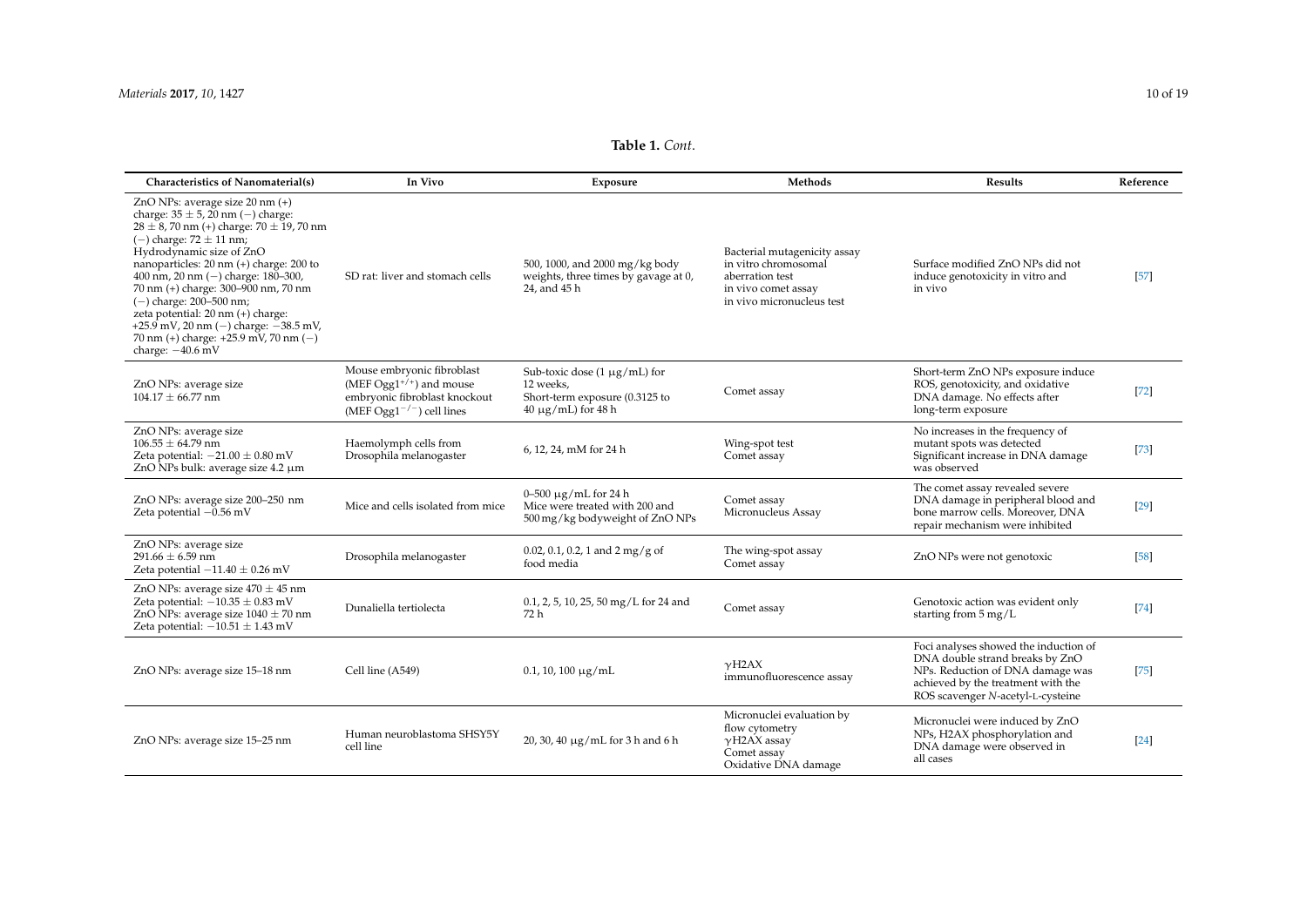| <b>Characteristics of Nanomaterial(s)</b>                                                                                                                                                                                                                 | In Vivo                                                                                                                                           | Exposure                                                                                  | <b>Methods</b>                                                                                           | <b>Results</b>                                                                                                                                                            | Reference |
|-----------------------------------------------------------------------------------------------------------------------------------------------------------------------------------------------------------------------------------------------------------|---------------------------------------------------------------------------------------------------------------------------------------------------|-------------------------------------------------------------------------------------------|----------------------------------------------------------------------------------------------------------|---------------------------------------------------------------------------------------------------------------------------------------------------------------------------|-----------|
| ZnO NPs: average size 17 nm<br>Zeta potential: $-14.0$ mV                                                                                                                                                                                                 | Human malignant melanoma<br>skin (A375) cell line                                                                                                 | 5, 10, 20 $\mu$ g/mL for 24 and 48 h                                                      | Comet assay                                                                                              | ZnO NPs induced DNA damage. A<br>gradual nonlinear increase in cell<br>DNA damage was observed as<br>concentration and duration of ZnO<br>nanoparticle exposure increased | $[76]$    |
| ZnO NPs: average size 10-50 nm                                                                                                                                                                                                                            | Rat kidney epithelial cell line<br>$(NRK-52E)$                                                                                                    | 25.0-100.0 mg/mL for cytotoxicity<br>assays and 12.5–50.0 mg/mL for<br>genotoxicity assay | Comet assay                                                                                              | ZnO NPs caused statistically<br>significant DNA damage                                                                                                                    | $[77]$    |
| ZnO NPs: average size 20 nm                                                                                                                                                                                                                               | Chinese hamster lung fibroblasts<br>(V79 cells)                                                                                                   | 30.0, 60.0, 120.0 µM for 3 h                                                              | Cytokinesis-block micronucleus<br>Assay somatic mutation and<br>Recombination test<br>micronucleus assay | ZnO NPs increase the frequency of<br>micronuclei, results were not<br>dose related                                                                                        | $[78]$    |
| ZnO NPs: average size $19.6 \pm 5.8$ nm                                                                                                                                                                                                                   | Primary mouse embryo<br>fibroblasts (PMEF)                                                                                                        | 5 and 10 $\mu$ g/mL for 24 h                                                              | Comet assay                                                                                              | ZnO NPs caused statistically<br>significant DNA damage                                                                                                                    | $[79]$    |
| ZnO NPs: average size $25.8 \pm 8.9$ nm<br>Zeta potential: +17.4 mV                                                                                                                                                                                       | Human intestinal carcinoma<br>epithelial cell lines, SW480 and<br>DLD-1 and the normal human<br>intestinal mucosa epithelial cell<br>line, NCM460 | Cell exposure concentrations 62.5,<br>250, and 1000 µM for 12 or 24 h                     | Oxidative stress measurement<br>Cell cycle analysis                                                      | The elevated ROS levels induce<br>significant damage to the DNA of the<br>cells, resulting in cell-cycle arrest and<br>subsequently cell death                            | [80]      |
| ZnO NPs: average size<br>$25.12 \pm 9.2$ nm                                                                                                                                                                                                               | Cell line from gill tissue of<br>Wallago attu (WAG)                                                                                               | 0, 12.5, 25, 50 mg/L for 24 h                                                             | Comet assay<br>Micronucleus assay                                                                        | ZnO NPs induced DNA damage in a<br>dose dependent manner                                                                                                                  | [81]      |
| $ZnO-S$<br>ZnO NPs-S: average size $26 \pm 9$ nm<br>Zeta potential: $+19.2 \pm 0.3$ mV<br>ZnO NPs-M average size $78 \pm 25$ nm<br>Zeta potential: $+20.0 \pm 0.6$ mV<br>ZnO NPs-L: average size<br>$147 \pm 53$ nm<br>Zeta potential: $+21.1 \pm 0.4$ mV | Human lymphoblastoid<br>(WIL2-NS) cells                                                                                                           | $10 \text{ mg/L}$ for 24 h                                                                | Genotoxicity-cytokinesis-block<br>micronucleus (CBMN)<br>Cytome Assay                                    | Genotoxicity was significantly<br>enhanced in the presence of the<br>medium-sized and<br>large-sized particles                                                            | $[82]$    |
| ZnO NPs: average size 30 nm<br>Zeta potential: $-13.4$ mV                                                                                                                                                                                                 | Human monocytic cell line<br>$(THP-1)$                                                                                                            | $0.5, 1, 5, 10, 15, 20 \mu g/mL$ for 3 h                                                  | Comet assay<br>micronucleus assays                                                                       | ZnO NPs induced an enhanced DNA<br>damage and micronucleated cells                                                                                                        | $[83]$    |
| ZnO NPs: average size 30 nm<br>Zeta potential: -26 mV                                                                                                                                                                                                     | Human epidermal cell line<br>(A431)                                                                                                               | $0.008 - 20 \mu g/mL$ for 3, 6, 24, 48 h                                                  | Comet assay                                                                                              | ZnO NPs induced an enhanced<br>DNA damage                                                                                                                                 | $[39]$    |
| ZnO NPs: average size $29 \pm 10$ nm                                                                                                                                                                                                                      | WIL2-NS human<br>lymphoblastoid cells                                                                                                             | $10 \mu g/mL$ for 24 h                                                                    | Comet assay                                                                                              | PMAA-coated ZnO had significant<br>genotoxicity compared to<br>uncoated ZnO                                                                                               | $[37]$    |
| ZnO NPs: average size <35 nm                                                                                                                                                                                                                              | Human lymphocyte                                                                                                                                  | 1.0, 2.5, 5, and 7.5 µg/mL over<br>2 weeks                                                | Comet assay<br>Comet-FISH                                                                                | ZnO NPs induced DNA damage                                                                                                                                                | $[55]$    |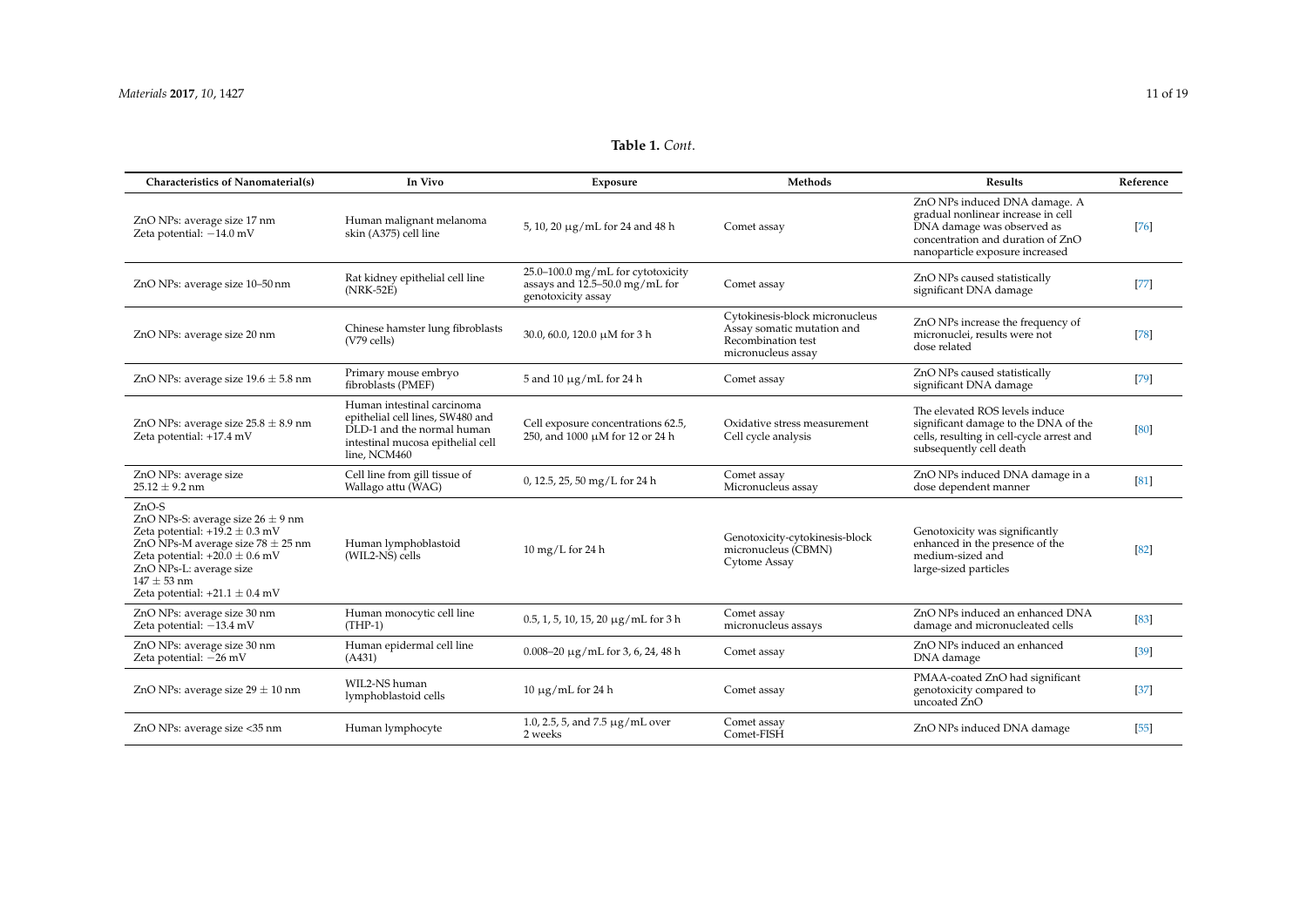| Characteristics of Nanomaterial(s)                                                                                     | In Vivo                                                                              | Exposure                                                                                                                                                                                                                             | Methods                                                                                                        | Results                                                                                                                                                                                                                                                | Reference |
|------------------------------------------------------------------------------------------------------------------------|--------------------------------------------------------------------------------------|--------------------------------------------------------------------------------------------------------------------------------------------------------------------------------------------------------------------------------------|----------------------------------------------------------------------------------------------------------------|--------------------------------------------------------------------------------------------------------------------------------------------------------------------------------------------------------------------------------------------------------|-----------|
| ZnO NPs: average size <35 nm<br>Zeta potential: +46.2 mV<br>ZnO NPs: average size 50-80 nm<br>Zeta potential: $-23$ mV | Human embryonic kidney<br>(HEK293) and mouse embryonic<br>fibroblast (NIH/3T3) cells | $10, 100, 1000 \mu g/mL$ for 1 h                                                                                                                                                                                                     | Comet assay<br>Micronucleus assay                                                                              | ZnO NPs induced a significant of<br>DNA damage with and without<br>enzymes. The frequency of<br>micronuclei was enhanced as well                                                                                                                       | $[35]$    |
| ZnO NPs: average size <35 nm<br>Zeta potential: +46.2 mV<br>ZnO NPs: average size 50-80 nm<br>Zeta potential: $-23$ mV | Allium cepa root meristem cells                                                      | $10, 100, 1000 \mu g/mL$ for 1 h                                                                                                                                                                                                     | Comet assay                                                                                                    | ZnO NPs were genotoxic in a dose<br>dependent manner                                                                                                                                                                                                   | [84]      |
| ZnO NPs: average size (given<br>by producer)<br>nanosized (30-35 nm)<br>fine (150-300 nm)                              | human bronchial epithelial<br>BEAS-2B cells                                          | 0.5–3.0 $\mu$ g/cm <sup>2</sup> for 48 h<br>Comet assay 3 h to 6 h                                                                                                                                                                   | Comet assay                                                                                                    | ZnO NPs exposure induced DNA<br>damage, fine ZnO did not induced<br>DNA damages                                                                                                                                                                        | [85]      |
| ZnO NPs: average size 40-70 nm                                                                                         | human peripheral lymphocytes,<br>human sperm cells                                   | 11.5, 46.2, 69.4, 93.2 µg/mL for<br>30 min, simultaneous or<br>pre-irradiation with UV light                                                                                                                                         | Comet assay                                                                                                    | ZnO NPs are capable of inducing<br>genotoxic effects on human sperm<br>and lymphocytes. The effect is<br>enhanced by UV                                                                                                                                | [86]      |
| ZnO NPs: average size 50-70 nm                                                                                         | human colon carcinoma<br>cells (LoVo)                                                | Treatment concentration and duration<br>was not unique e.g., cell death assay:<br>$5 \mu$ g/cm <sup>2</sup> ZnO NPs for 2, 4, and 6 h<br>$Zn^{2+}$ ions release: 5 and 10 µg/cm <sup>2</sup><br>for 30 min, 1 h, 2 h, 4 h, 6 h, 24 h | DNA damage assessment<br>by 8-oxodG steady-state levels and<br>$\gamma$ -H2AX histone phosphorylation          | ZnO NPs entered LoVo cells. The<br>simultaneous presence of ZnO NPs<br>and $Zn^{(2+)}$ ions in the LoVo cells<br>induced severe DNA damage                                                                                                             | $[43]$    |
| ZnO NPs: average size $75 \pm 5$ nm                                                                                    | Human lymphocyte cells                                                               | 0, 125, 500, 1000 $\mu$ g/mL for 3 h                                                                                                                                                                                                 | Comet assay                                                                                                    | 1000 μg/mL ZnO NPs induced<br>significant genotoxic effects                                                                                                                                                                                            | [87]      |
| ZnO NPs: average size $86 \pm 41$ nm;<br>mean lateral diameter: $42 \pm 21$ nm                                         | Primary human nasal<br>mucosa cells                                                  | $0.01$ , 0.1, 5, 10, 50 µg/mL for 24 h                                                                                                                                                                                               | Comet assay                                                                                                    | ZnO NPs induced DNA damage in a<br>dose dependent manner                                                                                                                                                                                               | $[23]$    |
| ZnO NPs: average size <100 nm<br>Zeta potential $-33.8 \pm 10$                                                         | Saccharomyces cerevisiae cells                                                       |                                                                                                                                                                                                                                      | GreenScreen assay<br>Comet assay                                                                               | GreenScreen assay: No genotoxic<br>effects could be measured<br>Comet assay: ZnO NPs were<br>genotoxic                                                                                                                                                 | [60]      |
| ZnO NPs: average<br>$size < 100$ nm<br>(given by producer)                                                             | lung fibroblast (MRC5) cell line                                                     | 0, 0.125, 0.25, 0.5, 1, 2, 4, and 8 $\mu$ g/mL<br>for 24, 48, and 72 h<br>Colony-forming assay: cells were<br>treated for 10 days.                                                                                                   | Immunochemical assay<br>DNA methyltransferase activity<br>Quantification of the 5-mC content<br>in genomic DNA | dose-related decrease in global DNA<br>methylation and DNA<br>methyltransferase activity<br>direct correlation between the<br>concentration of NPs, global<br>methylation levels, and expression<br>levels of Dnmt1, 3A, and 3B genes<br>upon exposure | [88]      |
| ZnO NPs: average 20-200 nm,<br>Zeta potential: 26.9 mV                                                                 | A549 cells                                                                           | $1, 20, 40 \mu g/cm$<br>$(=2, 40, 80 \mu g/mL)$ for 4 h;<br>fpg-sensitive sites: 20 and 40 $\mu$ g/cm<br>after 4 h                                                                                                                   | Comet assay                                                                                                    | ZnO NPs induced DNA damage                                                                                                                                                                                                                             | [89]      |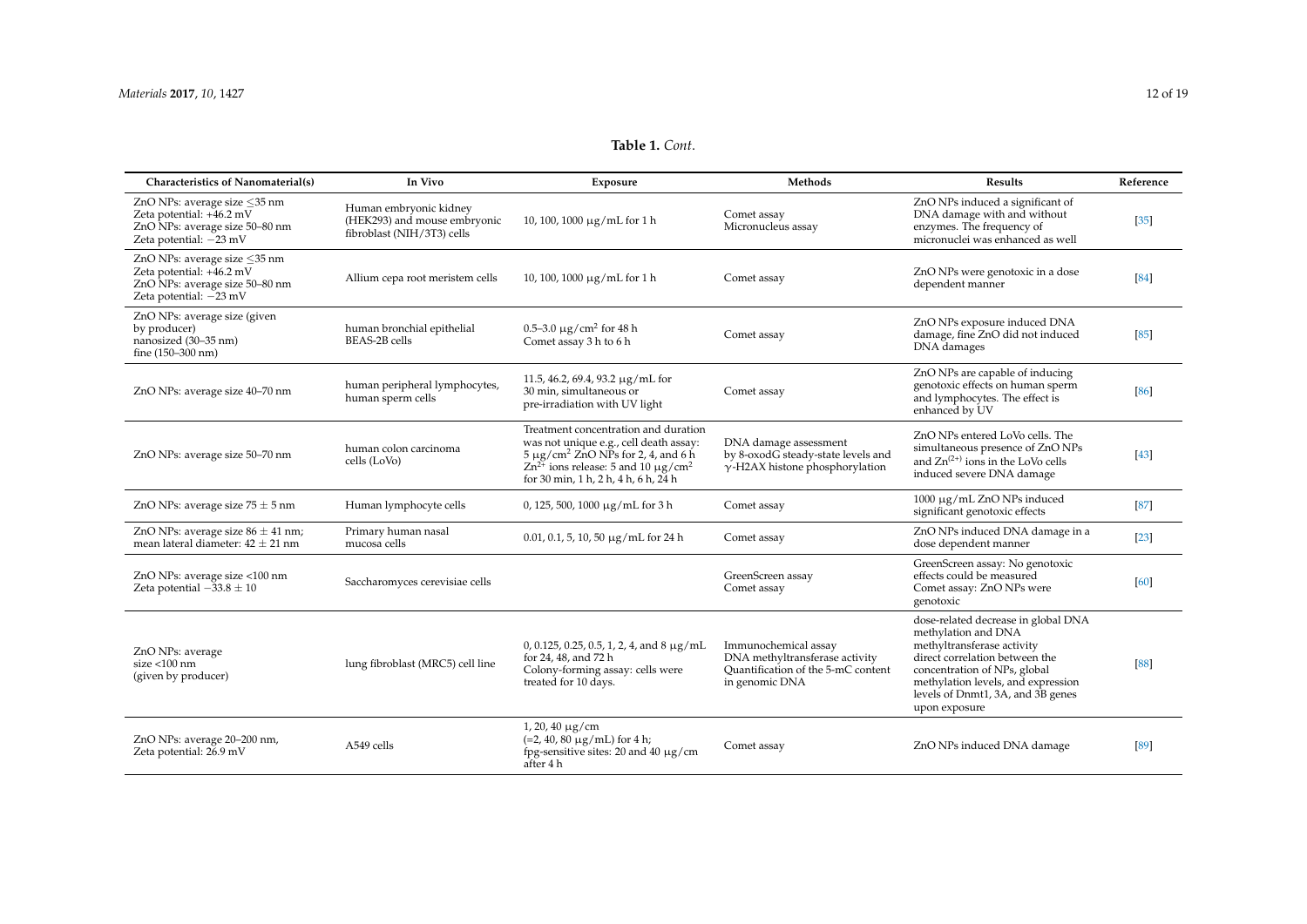<span id="page-12-0"></span>

| <b>Characteristics of Nanomaterial(s)</b>                                                                                 | In Vivo                                                                                         | Exposure                                                                                                                     | Methods                                                                             | <b>Results</b>                                                                                                                                        | Reference |
|---------------------------------------------------------------------------------------------------------------------------|-------------------------------------------------------------------------------------------------|------------------------------------------------------------------------------------------------------------------------------|-------------------------------------------------------------------------------------|-------------------------------------------------------------------------------------------------------------------------------------------------------|-----------|
| ZnO NPs: average size NM-110:<br>70-100 nm; NM-111: 58-93 nm<br>Zeta potential: NM-110: $-11.5$ mV;<br>$NM-111: -11.4 mV$ | HK2-cells                                                                                       | Ten concentrations between 0.16 and<br>$80 \mu$ g/cm for 4 h                                                                 | Comet assay                                                                         | Increase of tail DNA following<br>nanomaterials exposure                                                                                              | [90]      |
| ZnO NPs: average size 45-170 nm<br>Zeta potential: $-15.6 \pm 2.4$ mV                                                     | Human colon carcinoma<br>(Caco-2) cells                                                         | CBMN assay: 6.4, 12.8, 22.4,<br>$64.0 \mu g/mL$ for 6 or 24 h<br>Comet assay: 6.4,<br>16.0 $\mu$ g mL <sup>-1</sup> for 24 h | CBMN assay<br>Comet assay                                                           | ZnO NPs induced DNA damage                                                                                                                            | [91]      |
| ZnO NPs: average size $120 \pm 2.6$ nm                                                                                    | Root cells of Allium cepa                                                                       | $25, 50, 75, 100 \mu g/mL$ for 4 h                                                                                           | Analysis of mitotic index,<br>micronuclei index and<br>chromosomal aberration index | Dose dependent depression of mitotic<br>index, an increase of pyknotic cells,<br>an increase of micronuclei index and<br>chromosomal aberration index | [48]      |
| ZnO NPs: average size<br>NM-110: 20-250/50-350 nm;<br>NM-111: 20-200/10-450 nm                                            | Human hepatoblastoma C3A<br>cells, in vitro                                                     | NM concentrations between 0.16 $\mu$ g<br>$\text{cm}^{-2}$ and 80 µg/cm for 4 h                                              | Comet assay                                                                         | significant increase in percentage<br>tail DNA                                                                                                        | $[45]$    |
| ZnO NPs: average size 64-510 nm<br>Zeta potential: $-25.30$ mV                                                            | human peripheral blood<br>lymphocytes                                                           | $50-1000 \mu g/mL$ for 24 h (cytotoxicity)<br>25, 50 and 100 µg/mL<br>for 4 h (genotoxicity)                                 | Comet assay                                                                         | The smaller NPs are more genotoxic,<br>treatment with vitamin C or quercetin<br>significantly reduces the genotoxicity                                | $[92]$    |
|                                                                                                                           | human peripheral blood<br>lymphocytes                                                           | 0.01-10 mM for 4, 8, 24 h                                                                                                    | Comet assay                                                                         | ZnO NPs induced DNA damage in a<br>dose dependent manner                                                                                              | $[93]$    |
| ZnO NPs: average size 250-970 nm<br>Zeta potential 20 mV                                                                  | human bronchial cells<br>(3D model)                                                             | $30 \mu L$ of a 1.06 mg/mL suspension<br>with a dosage of $50 \mu g/cm^2$ for 24 to<br>72 h                                  | Comet assay                                                                         | ZnO NPs were genotoxic in a<br>dose-dependent manner                                                                                                  | [94]      |
| ZnO NPs (50 wt %) were purchased<br>From Sigma-Aldrich (St. Louis,<br>MO, USA).<br>No data about particle size            | human promyelocytic leukemia<br>(HL-60) cells, and peripheral<br>blood mononuclear cells (PBMC) | 0, 0.05, 5, 10, 15,<br>and $20 \,\mathrm{mg/L}$ for $24 \,\mathrm{h}$                                                        | Comet assay                                                                         | ZnO NPs were genotoxic in a<br>dose-dependent manner                                                                                                  | [95]      |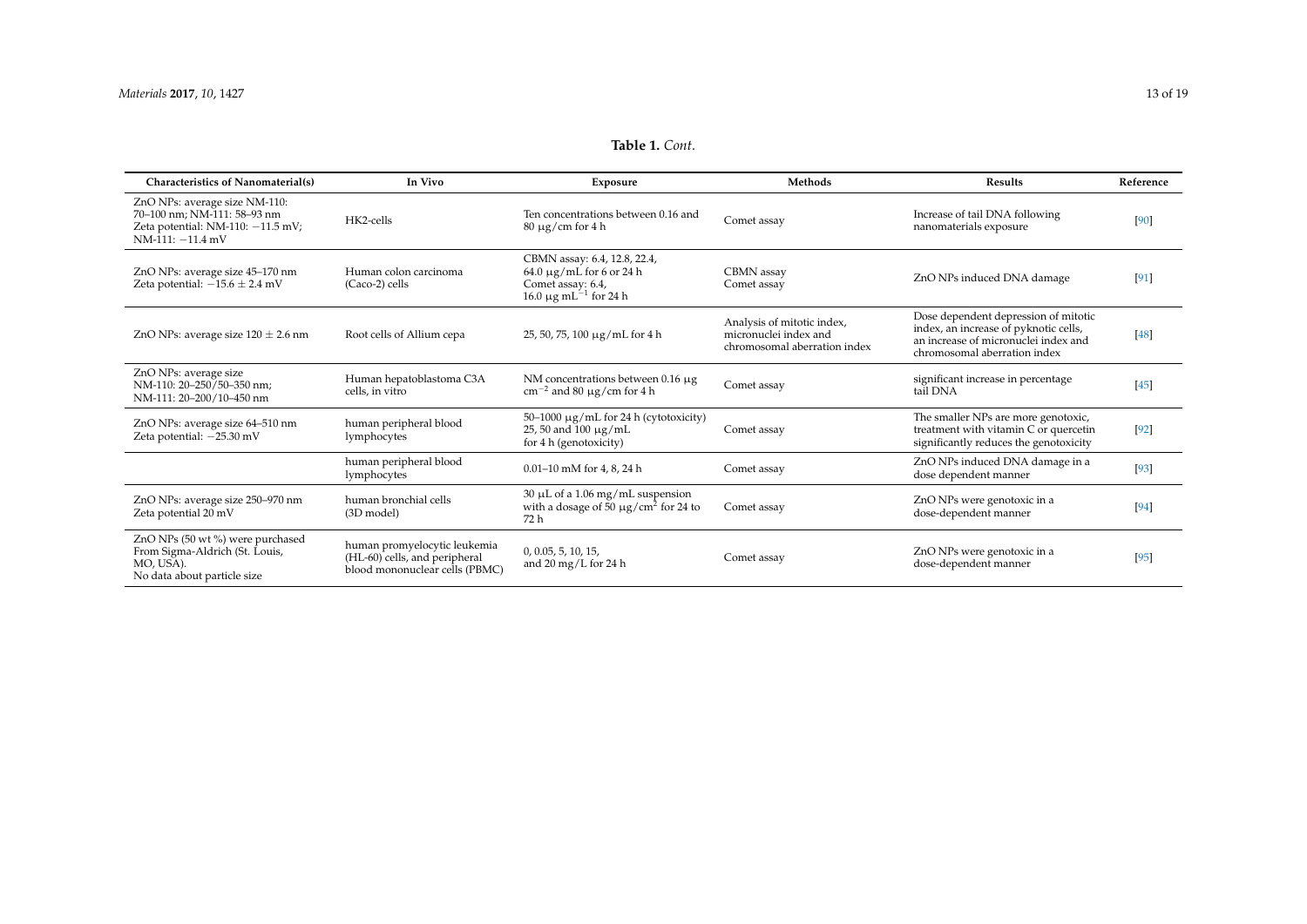**Author Contributions:** Agmal Scherzad and Stephan Hackenberg wrote part of the MS, Till Meyer created the table, Norbert Kleinsasser designed figures and edited paper.

**Conflicts of Interest:** The authors declare no conflict of interest.

## **References**

- <span id="page-13-0"></span>1. Official Journal of the European Union. COMMISSION RECOMMENDATION of 18 October 2011 on the Definition of Nanomaterial (Text with EEA Relevance) (2011/696/EU). Available online: [https://ec.europa.eu/research/industrial\\_technologies/pdf/policy/commission-recommendation](https://ec.europa.eu/research/industrial_technologies/pdf/policy/commission-recommendation-on-the-definition-of-nanomater-18102011_en.pdf)[on-the-definition-of-nanomater-18102011\\_en.pdf](https://ec.europa.eu/research/industrial_technologies/pdf/policy/commission-recommendation-on-the-definition-of-nanomater-18102011_en.pdf) (accessed on 11 December 2017).
- <span id="page-13-1"></span>2. Shi, H.B.; Magaye, R.; Castranova, V.; Zhao, J.S. Titanium dioxide nanoparticles: A review of current toxicological data. *Part. Fibre Toxicol.* **2013**. [\[CrossRef\]](http://dx.doi.org/10.1186/1743-8977-10-15) [\[PubMed\]](http://www.ncbi.nlm.nih.gov/pubmed/23587290)
- <span id="page-13-2"></span>3. Klingshirn, C. ZnO: Material, physics and applications. *Chemphyschem* **2007**, *8*, 782–803. [\[CrossRef\]](http://dx.doi.org/10.1002/cphc.200700002) [\[PubMed\]](http://www.ncbi.nlm.nih.gov/pubmed/17429819)
- <span id="page-13-3"></span>4. Osmond, M.J.; Mccall, M.J. Zinc oxide nanoparticles in modern sunscreens: An analysis of potential exposure and hazard. *Nanotoxicology* **2010**, *4*, 15–41. [\[CrossRef\]](http://dx.doi.org/10.3109/17435390903502028) [\[PubMed\]](http://www.ncbi.nlm.nih.gov/pubmed/20795900)
- <span id="page-13-4"></span>5. Vance, M.E.; Kuiken, T.; Vejerano, E.P.; McGinnis, S.P.; Hochella, M.F., Jr.; Rejeski, D.; Hull, M.S. Nanotechnology in the real world: Redeveloping the nanomaterial consumer products inventory. *Beilstein J. Nanotechnol.* **2015**, *6*, 1769–1780. [\[CrossRef\]](http://dx.doi.org/10.3762/bjnano.6.181) [\[PubMed\]](http://www.ncbi.nlm.nih.gov/pubmed/26425429)
- <span id="page-13-5"></span>6. Gamer, A.O.; Leibold, E.; van Ravenzwaay, B. The in vitro absorption of microfine zinc oxide and titanium dioxide through porcine skin. *Toxicol. In Vitro* **2006**, *20*, 301–307. [\[CrossRef\]](http://dx.doi.org/10.1016/j.tiv.2005.08.008) [\[PubMed\]](http://www.ncbi.nlm.nih.gov/pubmed/16182508)
- <span id="page-13-6"></span>7. Cross, S.E.; Innes, B.; Roberts, M.S.; Tsuzuki, T.; Robertson, T.A.; McCormick, P. Human skin penetration of sunscreen nanoparticles: In Vitro assessment of a novel micronized zinc oxide formulation. *Skin Pharmacol. Phys.* **2007**, *20*, 148–154. [\[CrossRef\]](http://dx.doi.org/10.1159/000098701) [\[PubMed\]](http://www.ncbi.nlm.nih.gov/pubmed/17230054)
- <span id="page-13-7"></span>8. Lademann, J.; Otberg, N.; Richter, H.; Weigmann, H.J.; Lindemann, U.; Schaefer, H.; Sterry, W. Investigation of follicular penetration of topically applied substances. *Skin Pharmacol. Appl.* **2001**, *14*, 17–22. [\[CrossRef\]](http://dx.doi.org/10.1159/000056385) [\[PubMed\]](http://www.ncbi.nlm.nih.gov/pubmed/11509902)
- <span id="page-13-8"></span>9. Vandebriel, R.J.; De Jong, W.H. A review of mammalian toxicity of ZnO nanoparticles. *Nanotechnol. Sci Appl.* **2012**, *5*, 61–71. [\[CrossRef\]](http://dx.doi.org/10.2147/NSA.S23932) [\[PubMed\]](http://www.ncbi.nlm.nih.gov/pubmed/24198497)
- <span id="page-13-9"></span>10. Vermylen, J.; Nemmar, A.; Nemery, B.; Hoylaerts, M.F. Ambient air pollution and acute myocardial infarction. *J. Thromb. Haemost.* **2005**, *3*, 1955–1961. [\[CrossRef\]](http://dx.doi.org/10.1111/j.1538-7836.2005.01471.x) [\[PubMed\]](http://www.ncbi.nlm.nih.gov/pubmed/16102102)
- <span id="page-13-10"></span>11. Nemmar, A.; Vanbilloen, H.; Hoylaerts, M.F.; Hoet, P.H.M.; Verbruggen, A.; Nemery, B. Passage of intratracheally instilled ultrafine particles from the lung into the systemic circulation in hamster. *Am. J. Respir. Crit. Care* **2001**, *164*, 1665–1668. [\[CrossRef\]](http://dx.doi.org/10.1164/ajrccm.164.9.2101036) [\[PubMed\]](http://www.ncbi.nlm.nih.gov/pubmed/11719307)
- <span id="page-13-11"></span>12. Kim, J.S.; Yoon, T.J.; Kim, B.G.; Park, S.J.; Kim, H.W.; Lee, K.H.; Park, S.B.; Lee, J.K.; Cho, M.H. Toxicity and tissue distribution of magnetic nanoparticles in mice. *Toxicol. Sci.* **2006**, *89*, 338–347. [\[CrossRef\]](http://dx.doi.org/10.1093/toxsci/kfj027) [\[PubMed\]](http://www.ncbi.nlm.nih.gov/pubmed/16237191)
- <span id="page-13-12"></span>13. Oberdorster, G.; Sharp, Z.; Atudorei, V.; Elder, A.; Gelein, R.; Kreyling, W.; Cox, C. Translocation of inhaled ultrafine particles to the brain. *Inhal. Toxicol.* **2004**, *16*, 437–445. [\[CrossRef\]](http://dx.doi.org/10.1080/08958370490439597) [\[PubMed\]](http://www.ncbi.nlm.nih.gov/pubmed/15204759)
- <span id="page-13-13"></span>14. Kwon, J.Y.; Koedrith, P.; Seo, Y.R. Current investigations into the genotoxicity of zinc oxide and silica nanoparticles in mammalian models in vitro and in vivo: Carcinogenic/genotoxic potential, relevant mechanisms and biomarkers, artifacts, and limitations. *Int. J. Nanomed.* **2014**, *9*, 271–286.
- <span id="page-13-14"></span>15. Liu, J.; Feng, X.L.; Wei, L.M.; Chen, L.J.; Song, B.; Shao, L.Q. The toxicology of ion-shedding zinc oxide nanoparticles. *Crit. Rev. Toxicol.* **2016**, *46*, 348–384. [\[CrossRef\]](http://dx.doi.org/10.3109/10408444.2015.1137864) [\[PubMed\]](http://www.ncbi.nlm.nih.gov/pubmed/26963861)
- <span id="page-13-15"></span>16. Saptarshi, S.R.; Duschl, A.; Lopata, A.L. Biological reactivity of zinc oxide nanoparticles with mammalian test systems: An overview. *Nanomedicine* **2015**, *10*, 2075–2092. [\[CrossRef\]](http://dx.doi.org/10.2217/nnm.15.44) [\[PubMed\]](http://www.ncbi.nlm.nih.gov/pubmed/26135328)
- <span id="page-13-16"></span>17. Bondarenko, O.; Juganson, K.; Ivask, A.; Kasemets, K.; Mortimer, M.; Kahru, A. Toxicity of Ag, CuO and ZnO nanoparticles to selected environmentally relevant test organisms and mammalian cells in vitro: A critical review. *Arch. Toxicol.* **2013**, *87*, 1181–1200. [\[CrossRef\]](http://dx.doi.org/10.1007/s00204-013-1079-4) [\[PubMed\]](http://www.ncbi.nlm.nih.gov/pubmed/23728526)
- <span id="page-13-17"></span>18. Golbamaki, N.; Rasulev, B.; Cassano, A.; Robinson, R.L.M.; Benfenati, E.; Leszczynski, J.; Cronin, M.T.D. Genotoxicity of metal oxide nanomaterials: Review of recent data and discussion of possible mechanisms. *Nanoscale* **2015**, *7*, 2154–6398. [\[CrossRef\]](http://dx.doi.org/10.1039/C4NR06670G) [\[PubMed\]](http://www.ncbi.nlm.nih.gov/pubmed/25580680)
- <span id="page-13-18"></span>19. Warheit, D.B.; Webb, T.R.; Sayes, C.M.; Colvin, V.L.; Reed, K.L. Pulmonary instillation studies with nanoscale TiO<sup>2</sup> rods and dots in rats: Toxicity is not dependent upon particle size and surface area. *Toxicol. Sci.* **2006**, *91*, 227–236. [\[CrossRef\]](http://dx.doi.org/10.1093/toxsci/kfj140) [\[PubMed\]](http://www.ncbi.nlm.nih.gov/pubmed/16495353)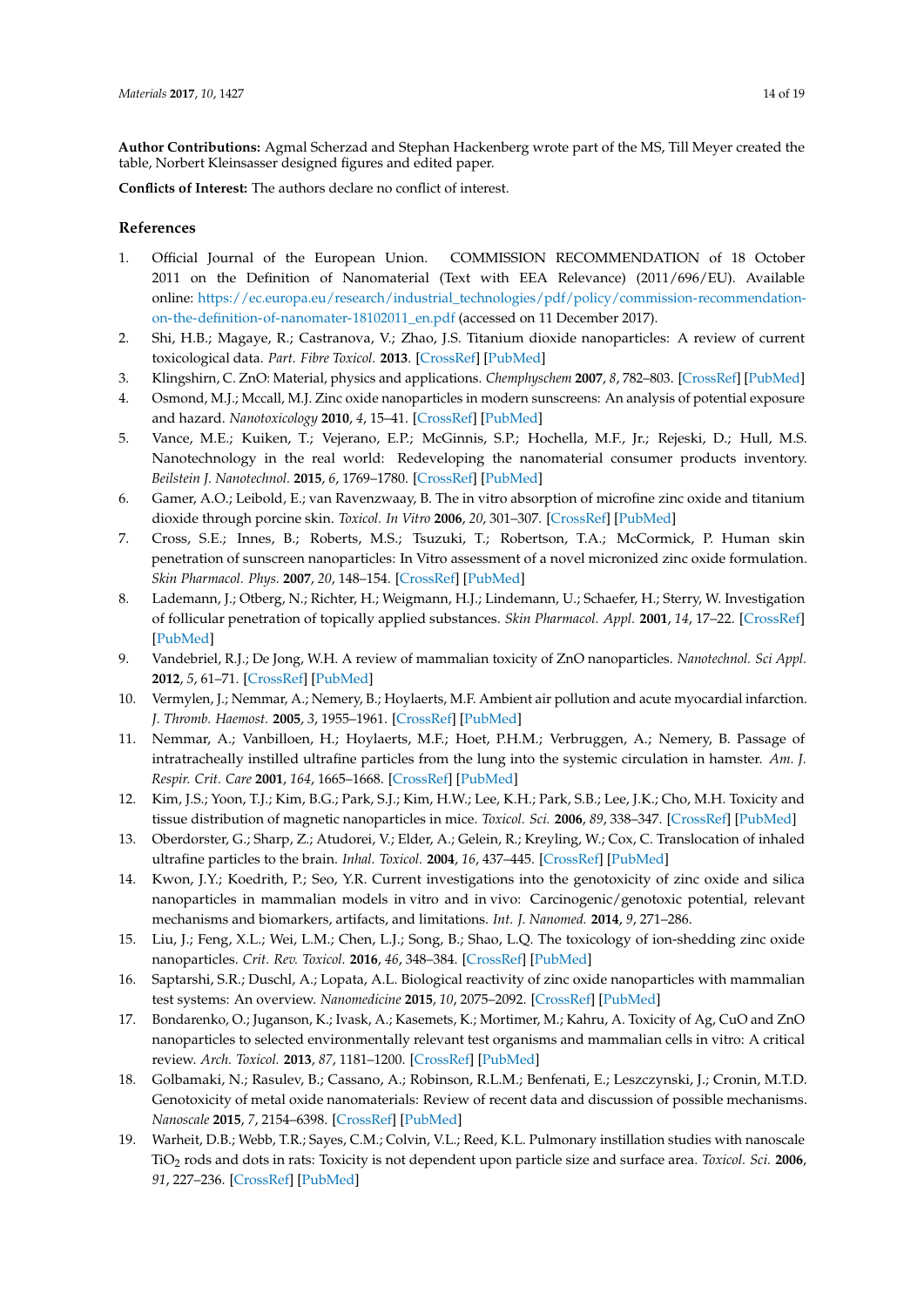- <span id="page-14-23"></span><span id="page-14-21"></span><span id="page-14-0"></span>20. Karlsson, H.L.; Gustafsson, J.; Cronholm, P.; Moller, L. Size-dependent toxicity of metal oxide particles—A comparison between nano- and micrometer size. *Toxicol. Lett.* **2009**, *188*, 112–118. [\[CrossRef\]](http://dx.doi.org/10.1016/j.toxlet.2009.03.014) [\[PubMed\]](http://www.ncbi.nlm.nih.gov/pubmed/19446243)
- <span id="page-14-20"></span><span id="page-14-1"></span>21. Singh, N.; Manshian, B.; Jenkins, G.J.; Griffiths, S.M.; Williams, P.M.; Maffeis, T.G.; Wright, C.J.; Doak, S.H. NanoGenotoxicology: The DNA damaging potential of engineered nanomaterials. *Biomaterials* **2009**, *30*, 3891–3914. [\[CrossRef\]](http://dx.doi.org/10.1016/j.biomaterials.2009.04.009) [\[PubMed\]](http://www.ncbi.nlm.nih.gov/pubmed/19427031)
- <span id="page-14-2"></span>22. Auffan, M.; Rose, J.; Wiesner, M.R.; Bottero, J.Y. Chemical stability of metallic nanoparticles: A parameter controlling their potential cellular toxicity in vitro. *Environ. Pollut.* **2009**, *157*, 1127–1133. [\[CrossRef\]](http://dx.doi.org/10.1016/j.envpol.2008.10.002) [\[PubMed\]](http://www.ncbi.nlm.nih.gov/pubmed/19013699)
- <span id="page-14-19"></span><span id="page-14-3"></span>23. Hackenberg, S.; Scherzed, A.; Technau, A.; Kessler, M.; Froelich, K.; Ginzkey, C.; Koehler, C.; Burghartz, M.; Hagen, R.; Kleinsasser, N. Cytotoxic, genotoxic and pro-inflammatory effects of zinc oxide nanoparticles in human nasal mucosa cells in vitro. *Toxicol. In Vitro* **2011**, *25*, 657–663. [\[CrossRef\]](http://dx.doi.org/10.1016/j.tiv.2011.01.003) [\[PubMed\]](http://www.ncbi.nlm.nih.gov/pubmed/21232592)
- <span id="page-14-4"></span>24. Valdiglesias, V.; Costa, C.; Kilic, G.; Costa, S.; Pasaro, E.; Laffon, B.; Teixeira, J.P. Neuronal cytotoxicity and genotoxicity induced by zinc oxide nanoparticles. *Environ. Int.* **2013**, *55*, 92–100. [\[CrossRef\]](http://dx.doi.org/10.1016/j.envint.2013.02.013) [\[PubMed\]](http://www.ncbi.nlm.nih.gov/pubmed/23535050)
- <span id="page-14-5"></span>25. Roy, R.; Singh, S.K.; Chauhan, L.K.; Das, M.; Tripathi, A.; Dwivedi, P.D. Zinc oxide nanoparticles induce apoptosis by enhancement of autophagy via PI3K/Akt/mTOR inhibition. *Toxicol. Lett.* **2014**, *227*, 29–40. [\[CrossRef\]](http://dx.doi.org/10.1016/j.toxlet.2014.02.024) [\[PubMed\]](http://www.ncbi.nlm.nih.gov/pubmed/24614525)
- <span id="page-14-6"></span>26. Hackenberg, S.; Scherzed, A.; Gohla, A.; Technau, A.; Froelich, K.; Ginzkey, C.; Koehler, C.; Burghartz, M.; Hagen, R.; Kleinsasser, N. Nanoparticle-induced photocatalytic head and neck squamous cell carcinoma cell death is associated with autophagy. *Nanomedicine* **2014**, *9*, 21–33. [\[CrossRef\]](http://dx.doi.org/10.2217/nnm.13.41) [\[PubMed\]](http://www.ncbi.nlm.nih.gov/pubmed/23731458)
- <span id="page-14-7"></span>27. Vessoni, A.T.; Filippi-Chiela, E.C.; Menck, C.F.M.; Lenz, G. Autophagy and genomic integrity. *Cell Death Differ.* **2013**, *20*, 1444–1454. [\[CrossRef\]](http://dx.doi.org/10.1038/cdd.2013.103) [\[PubMed\]](http://www.ncbi.nlm.nih.gov/pubmed/23933813)
- <span id="page-14-8"></span>28. Mizushima, N.; Levine, B.; Cuervo, A.M.; Klionsky, D.J. Autophagy fights disease through cellular self-digestion. *Nature* **2008**, *451*, 1069–1075. [\[CrossRef\]](http://dx.doi.org/10.1038/nature06639) [\[PubMed\]](http://www.ncbi.nlm.nih.gov/pubmed/18305538)
- <span id="page-14-9"></span>29. Pati, R.; Das, I.; Mehta, R.K.; Sahu, R.; Sonawane, A. Zinc-Oxide Nanoparticles Exhibit Genotoxic, Clastogenic, Cytotoxic and Actin Depolymerization Effects by Inducing Oxidative Stress Responses in Macrophages and Adult Mice. *Toxicol. Sci.* **2016**, *150*, 454–472. [\[CrossRef\]](http://dx.doi.org/10.1093/toxsci/kfw010) [\[PubMed\]](http://www.ncbi.nlm.nih.gov/pubmed/26794139)
- <span id="page-14-22"></span><span id="page-14-10"></span>30. Kononenko, V.; Repar, N.; Marusic, N.; Drasler, B.; Romih, T.; Hocevar, S.; Drobne, D. Comparative in vitro genotoxicity study of ZnO nanoparticles, ZnO macroparticles and  $ZnC<sub>12</sub>$  to MDCK kidney cells: Size matters. *Toxicol. In Vitro* **2017**, *40*, 256–263. [\[CrossRef\]](http://dx.doi.org/10.1016/j.tiv.2017.01.015) [\[PubMed\]](http://www.ncbi.nlm.nih.gov/pubmed/28126643)
- <span id="page-14-11"></span>31. Ng, K.W.; Khoo, S.P.K.; Heng, B.C.; Setyawati, M.I.; Tan, E.C.; Zhao, X.X.; Xiong, S.J.; Fang, W.R.; Leong, D.T.; Loo, J.S.C. The role of the tumor suppressor p53 pathway in the cellular DNA damage response to zinc oxide nanoparticles. *Biomaterials* **2011**, *32*, 8218–8225. [\[CrossRef\]](http://dx.doi.org/10.1016/j.biomaterials.2011.07.036) [\[PubMed\]](http://www.ncbi.nlm.nih.gov/pubmed/21807406)
- <span id="page-14-12"></span>32. Sharma, V.; Anderson, D.; Dhawan, A. Zinc oxide nanoparticles induce oxidative DNA damage and ROS-triggered mitochondria mediated apoptosis in human liver cells (HepG2). *Apoptosis* **2012**, *17*, 852–870. [\[CrossRef\]](http://dx.doi.org/10.1007/s10495-012-0705-6) [\[PubMed\]](http://www.ncbi.nlm.nih.gov/pubmed/22395444)
- <span id="page-14-13"></span>33. Yang, Q.B.; Ma, Y.F. Irradiation-Enhanced Cytotoxicity of Zinc Oxide Nanoparticles. *Int. J. Toxicol.* **2014**, *33*, 187–203. [\[CrossRef\]](http://dx.doi.org/10.1177/1091581814529168) [\[PubMed\]](http://www.ncbi.nlm.nih.gov/pubmed/24700570)
- <span id="page-14-14"></span>34. Wang, C.C.; Wang, S.G.; Xia, Q.S.; He, W.W.; Yin, J.J.; Fu, P.P.; Li, J.H. Phototoxicity of Zinc Oxide Nanoparticles in HaCaT Keratinocytes-Generation of Oxidative DNA Damage During UVA and Visible Light Irradiation. *J. Nanosci. Nanotechnol.* **2013**, *13*, 3880–3888. [\[CrossRef\]](http://dx.doi.org/10.1166/jnn.2013.7177) [\[PubMed\]](http://www.ncbi.nlm.nih.gov/pubmed/23862422)
- <span id="page-14-15"></span>35. Demir, E.; Akca, H.; Kaya, B.; Burgucu, D.; Tokgun, O.; Turna, F.; Aksakal, S.; Vales, G.; Creus, A.; Marcos, R. Zinc oxide nanoparticles: Genotoxicity, interactions with UV-light and cell-transforming potential. *J. Hazard. Mater.* **2014**, *264*, 420–429. [\[CrossRef\]](http://dx.doi.org/10.1016/j.jhazmat.2013.11.043) [\[PubMed\]](http://www.ncbi.nlm.nih.gov/pubmed/24316814)
- <span id="page-14-16"></span>36. Bhattacharya, D.; Santra, C.R.; Ghosh, A.N.; Karmakar, P. Differential Toxicity of Rod and Spherical Zinc Oxide Nanoparticles on Human Peripheral Blood Mononuclear Cells. *J. Biomed. Nanotechnol.* **2014**, *10*, 707–716. [\[CrossRef\]](http://dx.doi.org/10.1166/jbn.2014.1744) [\[PubMed\]](http://www.ncbi.nlm.nih.gov/pubmed/24734523)
- <span id="page-14-17"></span>37. Yin, H.; Casey, P.S.; McCall, M.J.; Fenech, M. Effects of Surface Chemistry on Cytotoxicity, Genotoxicity, and the Generation of Reactive Oxygen Species Induced by ZnO Nanoparticles. *Langmuir* **2010**, *26*, 15399–15408. [\[CrossRef\]](http://dx.doi.org/10.1021/la101033n) [\[PubMed\]](http://www.ncbi.nlm.nih.gov/pubmed/20809599)
- <span id="page-14-18"></span>38. Yang, K.; Zhu, L.Z.; Xing, B.S. Sorption of phenanthrene by nanosized alumina coated with sequentially extracted humic acids. *Environ. Sci. Pollut. Res.* **2010**, *17*, 410–419. [\[CrossRef\]](http://dx.doi.org/10.1007/s11356-009-0163-z) [\[PubMed\]](http://www.ncbi.nlm.nih.gov/pubmed/19468767)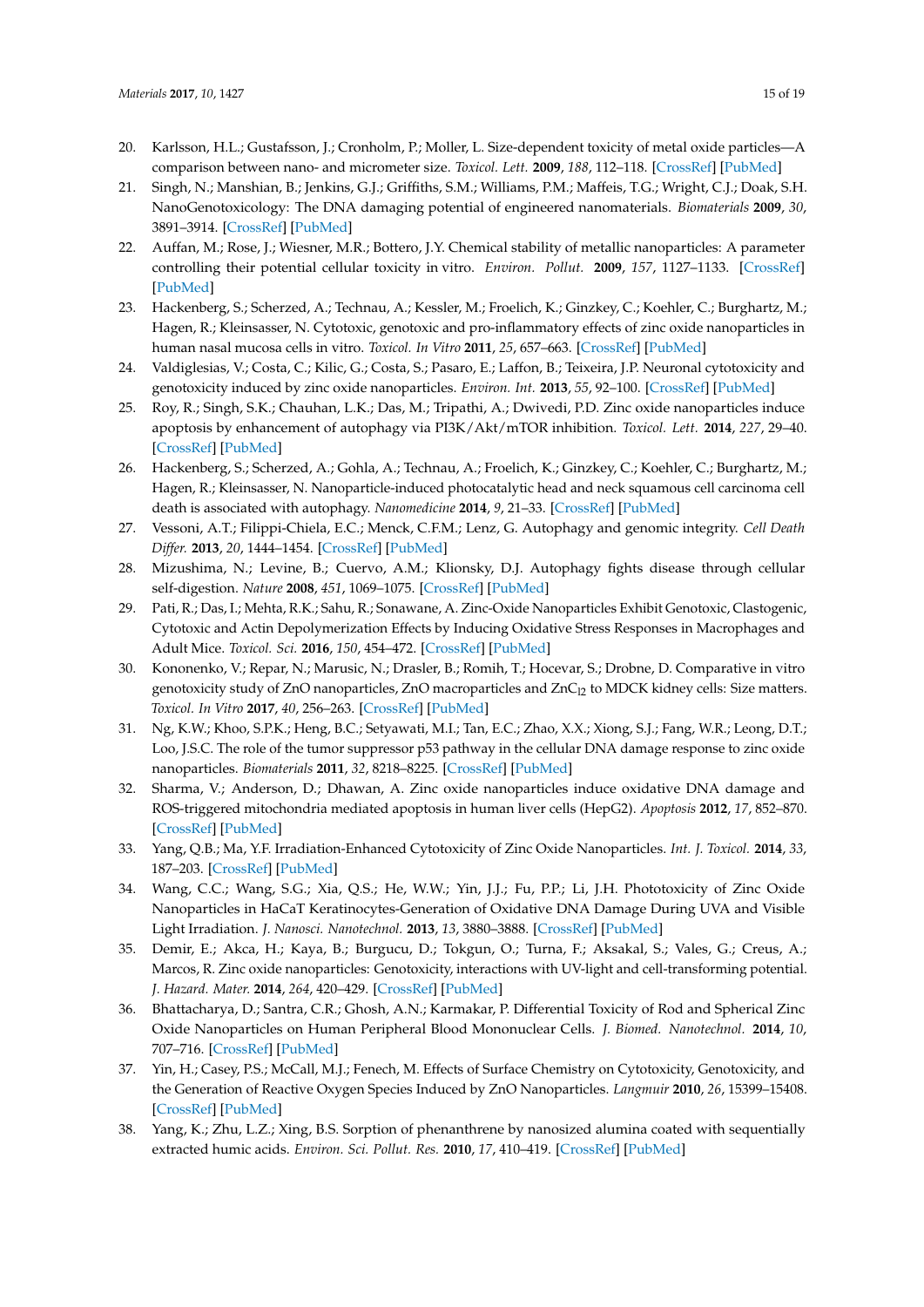- <span id="page-15-24"></span><span id="page-15-22"></span><span id="page-15-20"></span><span id="page-15-0"></span>39. Sharma, V.; Shukla, R.K.; Saxena, N.; Parmar, D.; Das, M.; Dhawan, A. DNA damaging potential of zinc oxide nanoparticles in human epidermal cells. *Toxicol. Lett.* **2009**, *185*, 211–218. [\[CrossRef\]](http://dx.doi.org/10.1016/j.toxlet.2009.01.008) [\[PubMed\]](http://www.ncbi.nlm.nih.gov/pubmed/19382294)
- <span id="page-15-1"></span>40. Sharma, V.; Anderson, D.; Dhawan, A. Zinc oxide nanoparticles induce oxidative stress and genotoxicity in human liver cells (HepG2). *J. Biomed. Nanotechnol.* **2011**, *7*, 98–99. [\[CrossRef\]](http://dx.doi.org/10.1166/jbn.2011.1220) [\[PubMed\]](http://www.ncbi.nlm.nih.gov/pubmed/21485822)
- <span id="page-15-23"></span><span id="page-15-2"></span>41. Patel, P.; Kansara, K.; Senapati, V.A.; Shanker, R.; Dhawan, A.; Kumar, A. Cell cycle dependent cellular uptake of zinc oxide nanoparticles in human epidermal cells. *Mutagenesis* **2016**, *31*, 481–490. [\[CrossRef\]](http://dx.doi.org/10.1093/mutage/gew014) [\[PubMed\]](http://www.ncbi.nlm.nih.gov/pubmed/27034448)
- <span id="page-15-18"></span><span id="page-15-3"></span>42. Osman, I.F.; Baumgartner, A.; Cemeli, E.; Fletcher, J.N.; Anderson, D. Genotoxicity and cytotoxicity of zinc oxide and titanium dioxide in HEp-2 cells. *Nanomedicine* **2010**, *5*, 1193–1203. [\[CrossRef\]](http://dx.doi.org/10.2217/nnm.10.52) [\[PubMed\]](http://www.ncbi.nlm.nih.gov/pubmed/21039197)
- <span id="page-15-4"></span>43. Condello, M.; De Berardis, B.; Ammendolia, M.G.; Barone, F.; Condello, G.; Degan, P.; Meschini, S. ZnO nanoparticle tracking from uptake to genotoxic damage in human colon carcinoma cells. *Toxicol. In Vitro* **2016**, *35*, 169–179. [\[CrossRef\]](http://dx.doi.org/10.1016/j.tiv.2016.06.005) [\[PubMed\]](http://www.ncbi.nlm.nih.gov/pubmed/27317967)
- <span id="page-15-5"></span>44. Toduka, Y.; Toyooka, T.; Ibuki, Y. Flow cytometric evaluation of nanoparticles using side-scattered light and reactive oxygen species-mediated fluorescence-correlation with genotoxicity. *Environ. Sci. Technol.* **2012**, *46*, 7629–7636. [\[CrossRef\]](http://dx.doi.org/10.1021/es300433x) [\[PubMed\]](http://www.ncbi.nlm.nih.gov/pubmed/22703531)
- <span id="page-15-6"></span>45. Kermanizadeh, A.; Gaiser, B.K.; Hutchison, G.R.; Stone, V. An in vitro liver model—Assessing oxidative stress and genotoxicity following exposure of hepatocytes to a panel of engineered nanomaterials. *Part. Fibre Toxicol.* **2012**, *9*, 28. [\[CrossRef\]](http://dx.doi.org/10.1186/1743-8977-9-28) [\[PubMed\]](http://www.ncbi.nlm.nih.gov/pubmed/22812506)
- <span id="page-15-7"></span>46. Kumar, A.; Pandey, A.K.; Singh, S.S.; Shanker, R.; Dhawan, A. Engineered ZnO and TiO(2) nanoparticles induce oxidative stress and DNA damage leading to reduced viability of Escherichia coli. *Free Radic. Biol. Med.* **2011**, *51*, 1872–1881. [\[CrossRef\]](http://dx.doi.org/10.1016/j.freeradbiomed.2011.08.025) [\[PubMed\]](http://www.ncbi.nlm.nih.gov/pubmed/21920432)
- <span id="page-15-19"></span><span id="page-15-8"></span>47. Guan, R.; Kang, T.; Lu, F.; Zhang, Z.; Shen, H.; Liu, M. Cytotoxicity, oxidative stress, and genotoxicity in human hepatocyte and embryonic kidney cells exposed to ZnO nanoparticles. *Nanoscale Res. Lett.* **2012**, *7*, 602. [\[CrossRef\]](http://dx.doi.org/10.1186/1556-276X-7-602) [\[PubMed\]](http://www.ncbi.nlm.nih.gov/pubmed/23110934)
- <span id="page-15-21"></span><span id="page-15-9"></span>48. Kumari, M.; Khan, S.S.; Pakrashi, S.; Mukherjee, A.; Chandrasekaran, N. Cytogenetic and genotoxic effects of zinc oxide nanoparticles on root cells of Allium cepa. *J. Hazard. Mater.* **2011**, *190*, 613–621. [\[CrossRef\]](http://dx.doi.org/10.1016/j.jhazmat.2011.03.095) [\[PubMed\]](http://www.ncbi.nlm.nih.gov/pubmed/21501923)
- <span id="page-15-10"></span>49. Ng, C.T.; Yong, L.Q.; Hande, M.P.; Ong, C.N.; Yu, L.E.; Bay, B.H.; Baeg, G.H. Zinc oxide nanoparticles exhibit cytotoxicity and genotoxicity through oxidative stress responses in human lung fibroblasts and *Drosophila melanogaster*. *Int. J. Nanomed.* **2017**, *12*, 1621–1637. [\[CrossRef\]](http://dx.doi.org/10.2147/IJN.S124403) [\[PubMed\]](http://www.ncbi.nlm.nih.gov/pubmed/28280330)
- <span id="page-15-11"></span>50. Sharma, V.; Singh, S.K.; Anderson, D.; Tobin, D.J.; Dhawan, A. Zinc oxide nanoparticle induced genotoxicity in primary human epidermal keratinocytes. *J. Nanosci. Nanotechnol.* **2011**, *11*, 3782–3788. [\[CrossRef\]](http://dx.doi.org/10.1166/jnn.2011.4250) [\[PubMed\]](http://www.ncbi.nlm.nih.gov/pubmed/21780369)
- <span id="page-15-12"></span>51. Kleinsasser, N. Toxicological evaluation of inhalation noxae: Test methods, assessment of toxic action and hazard potential, threshold limit values. *Laryngo-Rhino-Otologie* **2004**, *83*, S36–S53. [\[PubMed\]](http://www.ncbi.nlm.nih.gov/pubmed/15118947)
- <span id="page-15-13"></span>52. Hackenberg, S.; Scherzed, A.; Technau, A.; Froelich, K.; Hagen, R.; Kleinsasser, N. Functional responses of human adipose tissue-derived mesenchymal stem cells to metal oxide nanoparticles in vitro. *J. Biomed. Nanotechnol.* **2013**, *9*, 86–95. [\[CrossRef\]](http://dx.doi.org/10.1166/jbn.2013.1473) [\[PubMed\]](http://www.ncbi.nlm.nih.gov/pubmed/23627071)
- <span id="page-15-14"></span>53. Hackenberg, S.; Zimmermann, F.Z.; Scherzed, A.; Friehs, G.; Froelich, K.; Ginzkey, C.; Koehler, C.; Burghartz, M.; Hagen, R.; Kleinsasser, N. Repetitive exposure to zinc oxide nanoparticles induces dna damage in human nasal mucosa mini organ cultures. *Environ. Mol. Mutagen.* **2011**, *52*, 582–589. [\[CrossRef\]](http://dx.doi.org/10.1002/em.20661) [\[PubMed\]](http://www.ncbi.nlm.nih.gov/pubmed/21786336)
- <span id="page-15-15"></span>54. Ghosh, M.; Sinha, S.; Jothiramajayam, M.; Jana, A.; Nag, A.; Mukherjee, A. Cyto-genotoxicity and oxidative stress induced by zinc oxide nanoparticle in human lymphocyte cells in vitro and Swiss albino male mice in vivo. *Food Chem. Toxicol.* **2016**, *97*, 286–296. [\[CrossRef\]](http://dx.doi.org/10.1016/j.fct.2016.09.025) [\[PubMed\]](http://www.ncbi.nlm.nih.gov/pubmed/27658325)
- <span id="page-15-16"></span>55. Branica, G.; Mladinic, M.; Omanovic, D.; Zeljezic, D. An alternative approach to studying the effects of ZnO nanoparticles in cultured human lymphocytes: Combining electrochemistry and genotoxicity tests. *Arhiv za higijenu rada i toksikologiju* **2016**, *67*, 277–288. [\[CrossRef\]](http://dx.doi.org/10.1515/aiht-2016-67-2910) [\[PubMed\]](http://www.ncbi.nlm.nih.gov/pubmed/28033099)
- <span id="page-15-17"></span>56. Nam, S.H.; Kim, S.W.; An, Y.J. No evidence of the genotoxic potential of gold, silver, zinc oxide and titanium dioxide nanoparticles in the SOS chromotest. *J. Appl. Toxicol.* **2013**, *33*, 1061–1069. [\[CrossRef\]](http://dx.doi.org/10.1002/jat.2830) [\[PubMed\]](http://www.ncbi.nlm.nih.gov/pubmed/23161381)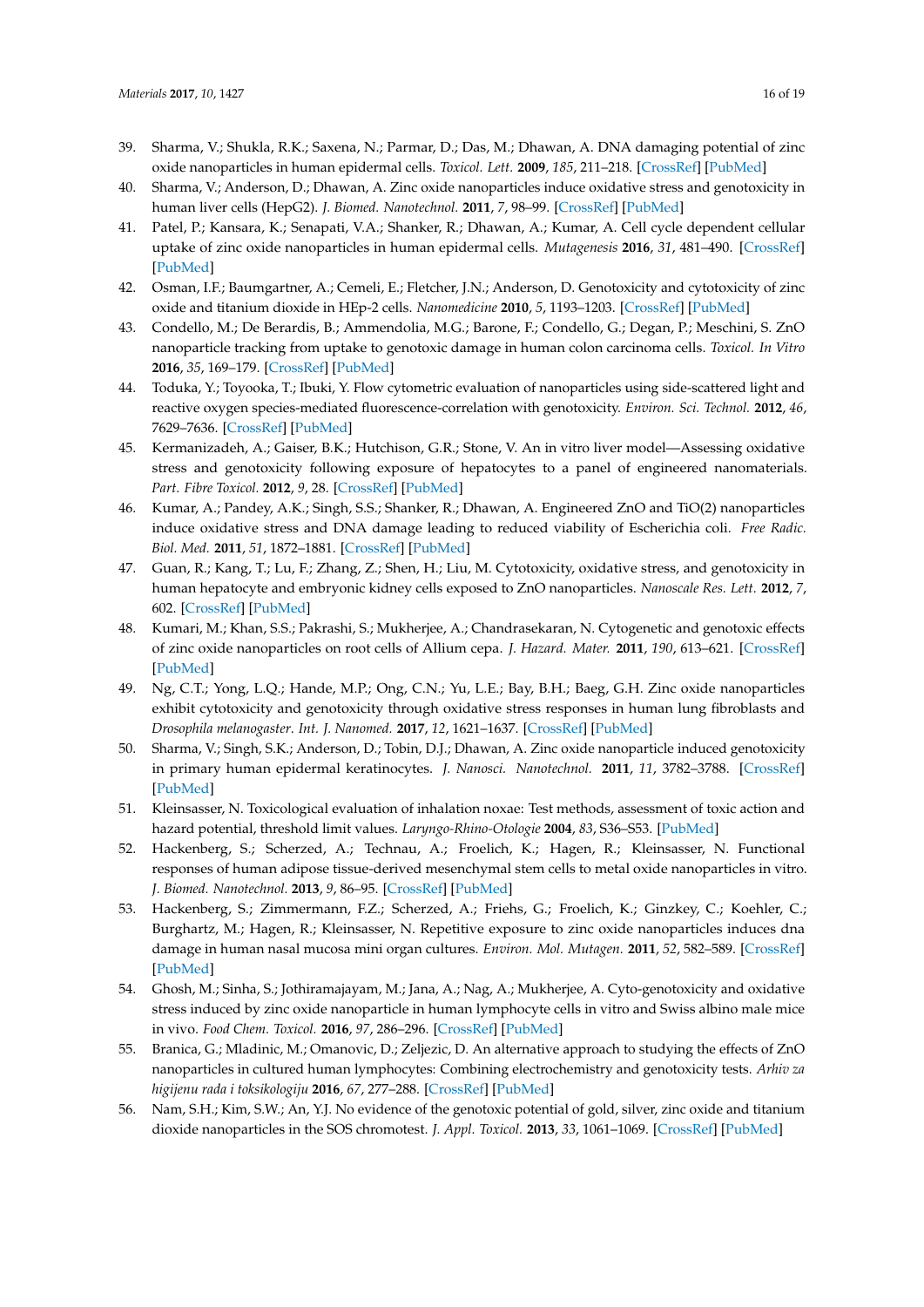- <span id="page-16-22"></span><span id="page-16-20"></span><span id="page-16-17"></span><span id="page-16-12"></span><span id="page-16-0"></span>57. Kwon, J.Y.; Lee, S.Y.; Koedrith, P.; Lee, J.Y.; Kim, K.M.; Oh, J.M.; Yang, S.I.; Kim, M.K.; Lee, J.K.; Jeong, J.; et al. Lack of genotoxic potential of ZnO nanoparticles in in vitro and in vivo tests. *Mutat. Res. Genet. Toxicol. Environ. Mutagen.* **2014**, *761*, 1–9. [\[CrossRef\]](http://dx.doi.org/10.1016/j.mrgentox.2014.01.005) [\[PubMed\]](http://www.ncbi.nlm.nih.gov/pubmed/24462964)
- <span id="page-16-1"></span>58. Alaraby, M.; Annangi, B.; Hernandez, A.; Creus, A.; Marcos, R. A comprehensive study of the harmful effects of ZnO nanoparticles using *Drosophila melanogaster* as an in vivo model. *J. Hazard. Mater.* **2015**, *296*, 166–174. [\[CrossRef\]](http://dx.doi.org/10.1016/j.jhazmat.2015.04.053) [\[PubMed\]](http://www.ncbi.nlm.nih.gov/pubmed/25917694)
- <span id="page-16-11"></span><span id="page-16-2"></span>59. Sahu, D.; Kannan, G.M.; Vijayaraghavan, R. Size-Dependent Effect of Zinc Oxide on Toxicity and Inflammatory Potential of Human Monocytes. *J. Toxicol. Environ. Health* **2014**, *77*, 177–191. [\[CrossRef\]](http://dx.doi.org/10.1080/15287394.2013.853224) [\[PubMed\]](http://www.ncbi.nlm.nih.gov/pubmed/24555677)
- <span id="page-16-3"></span>60. Bayat, N.; Rajapakse, K.; Marinsek-Logar, R.; Drobne, D.; Cristobal, S. The effects of engineered nanoparticles on the cellular structure and growth of Saccharomyces cerevisiae. *Nanotoxicology* **2014**, *8*, 363–373. [\[CrossRef\]](http://dx.doi.org/10.3109/17435390.2013.788748) [\[PubMed\]](http://www.ncbi.nlm.nih.gov/pubmed/23521755)
- <span id="page-16-13"></span><span id="page-16-4"></span>61. Ali, D.; Alarifi, S.; Kumar, S.; Ahamed, M.; Siddiqui, M.A. Oxidative stress and genotoxic effect of zinc oxide nanoparticles in freshwater snail *Lymnaea luteola* L. *Aquat. Toxicol.* **2012**, *124*, 83–90. [\[CrossRef\]](http://dx.doi.org/10.1016/j.aquatox.2012.07.012) [\[PubMed\]](http://www.ncbi.nlm.nih.gov/pubmed/22917558)
- <span id="page-16-14"></span><span id="page-16-5"></span>62. Li, C.H.; Shen, C.C.; Cheng, Y.W.; Huang, S.H.; Wu, C.C.; Kao, C.C.; Liao, J.W.; Kang, J.J. Organ biodistribution, clearance, and genotoxicity of orally administered zinc oxide nanoparticles in mice. *Nanotoxicology* **2012**, *6*, 746–756. [\[CrossRef\]](http://dx.doi.org/10.3109/17435390.2011.620717) [\[PubMed\]](http://www.ncbi.nlm.nih.gov/pubmed/21950449)
- <span id="page-16-15"></span><span id="page-16-6"></span>63. Baky, N.A.; Faddah, L.M.; Al-Rasheed, N.M.; Fatani, A.J. Induction of inflammation, DNA damage and apoptosis in rat heart after oral exposure to zinc oxide nanoparticles and the cardioprotective role of alpha-lipoic acid and vitamin E. *Drug Res.* **2013**, *63*, 228–236. [\[CrossRef\]](http://dx.doi.org/10.1055/s-0033-1334923) [\[PubMed\]](http://www.ncbi.nlm.nih.gov/pubmed/23532625)
- <span id="page-16-16"></span><span id="page-16-7"></span>64. Zhao, X.; Wang, S.; Wu, Y.; You, H.; Lv, L. Acute ZnO nanoparticles exposure induces developmental toxicity, oxidative stress and DNA damage in embryo-larval zebrafish. *Aquat. Toxicol.* **2013**, *136–137*, 49–59. [\[CrossRef\]](http://dx.doi.org/10.1016/j.aquatox.2013.03.019) [\[PubMed\]](http://www.ncbi.nlm.nih.gov/pubmed/23643724)
- <span id="page-16-19"></span><span id="page-16-18"></span><span id="page-16-8"></span>65. Landsiedel, R.; Ma-Hock, L.; Van Ravenzwaay, B.; Schulz, M.; Wiench, K.; Champ, S.; Schulte, S.; Wohlleben, W.; Oesch, F. Gene toxicity studies on titanium dioxide and zinc oxide nanomaterials used for UV-protection in cosmetic formulations. *Nanotoxicology* **2010**, *4*, 364–381. [\[CrossRef\]](http://dx.doi.org/10.3109/17435390.2010.506694) [\[PubMed\]](http://www.ncbi.nlm.nih.gov/pubmed/20925445)
- <span id="page-16-9"></span>66. Hu, C.W.; Li, M.; Cui, Y.B.; Li, D.S.; Chen, J.; Yang, L.Y. Toxicological effects of TiO<sub>2</sub> and ZnO nanoparticles in soil on earthworm Eisenia fetida. *Soil Biol. Biochem.* **2010**, *42*, 586–591. [\[CrossRef\]](http://dx.doi.org/10.1016/j.soilbio.2009.12.007)
- <span id="page-16-21"></span><span id="page-16-10"></span>67. Jacobsen, N.R.; Stoeger, T.; van den Brule, S.; Saber, A.T.; Beyerle, A.; Vietti, G.; Mortensen, A.; Szarek, J.; Budtz, H.C.; Kermanizadeh, A.; et al. Acute and subacute pulmonary toxicity and mortality in mice after intratracheal instillation of ZnO nanoparticles in three laboratories. *Food Chem. Toxicol.* **2015**, *85*, 84–95. [\[CrossRef\]](http://dx.doi.org/10.1016/j.fct.2015.08.008) [\[PubMed\]](http://www.ncbi.nlm.nih.gov/pubmed/26260750)
- 68. Anand, A.S.; Prasad, D.N.; Singh, S.B.; Kohli, E. Chronic exposure of zinc oxide nanoparticles causes deviant phenotype in *Drosophila melanogaster*. *J. Hazard. Mater.* **2017**, *327*, 180–186. [\[CrossRef\]](http://dx.doi.org/10.1016/j.jhazmat.2016.12.040) [\[PubMed\]](http://www.ncbi.nlm.nih.gov/pubmed/28064146)
- 69. Sharma, V.; Singh, P.; Pandey, A.K.; Dhawan, A. Induction of oxidative stress, DNA damage and apoptosis in mouse liver after sub-acute oral exposure to zinc oxide nanoparticles. *Mutat. Res.* **2012**, *745*, 84–91. [\[CrossRef\]](http://dx.doi.org/10.1016/j.mrgentox.2011.12.009) [\[PubMed\]](http://www.ncbi.nlm.nih.gov/pubmed/22198329)
- 70. Manzo, S.; Schiavo, S.; Oliviero, M.; Toscano, A.; Ciaravolo, M.; Cirino, P. Immune and reproductive system impairment in adult sea urchin exposed to nanosized ZnO via food. *Sci. Total Environ.* **2017**, *599*, 9–13. [\[CrossRef\]](http://dx.doi.org/10.1016/j.scitotenv.2017.04.173) [\[PubMed\]](http://www.ncbi.nlm.nih.gov/pubmed/28460290)
- 71. Boran, H.; Ulutas, G. Genotoxic effects and gene expression changes in larval zebrafish after exposure to ZnCl2 and ZnO nanoparticles. *Dis. Aquat. Org.* **2016**, *117*, 205–214. [\[CrossRef\]](http://dx.doi.org/10.3354/dao02943) [\[PubMed\]](http://www.ncbi.nlm.nih.gov/pubmed/26758654)
- 72. Annangi, B.; Rubio, L.; Alaraby, M.; Bach, J.; Marcos, R.; Hernandez, A. Acute and long-term in vitro effects of zinc oxide nanoparticles. *Arch. Toxicol.* **2016**, *90*, 2201–2213. [\[CrossRef\]](http://dx.doi.org/10.1007/s00204-015-1613-7) [\[PubMed\]](http://www.ncbi.nlm.nih.gov/pubmed/26449478)
- 73. Carmona, E.R.; Inostroza-Blancheteau, C.; Rubio, L.; Marcos, R. Genotoxic and oxidative stress potential of nanosized and bulk zinc oxide particles in *Drosophila melanogaster*. *Toxicol. Ind. Health* **2016**, *32*, 1987–2001. [\[CrossRef\]](http://dx.doi.org/10.1177/0748233715599472) [\[PubMed\]](http://www.ncbi.nlm.nih.gov/pubmed/26419260)
- 74. Schiavo, S.; Oliviero, M.; Miglietta, M.; Rametta, G.; Manzo, S. Genotoxic and cytotoxic effects of ZnO nanoparticles for *Dunaliella tertiolecta* and comparison with SiO<sub>2</sub> and TiO<sub>2</sub> effects at population growth inhibition levels. *Sci. Total Environ.* **2016**, *550*, 619–627. [\[CrossRef\]](http://dx.doi.org/10.1016/j.scitotenv.2016.01.135) [\[PubMed\]](http://www.ncbi.nlm.nih.gov/pubmed/26849326)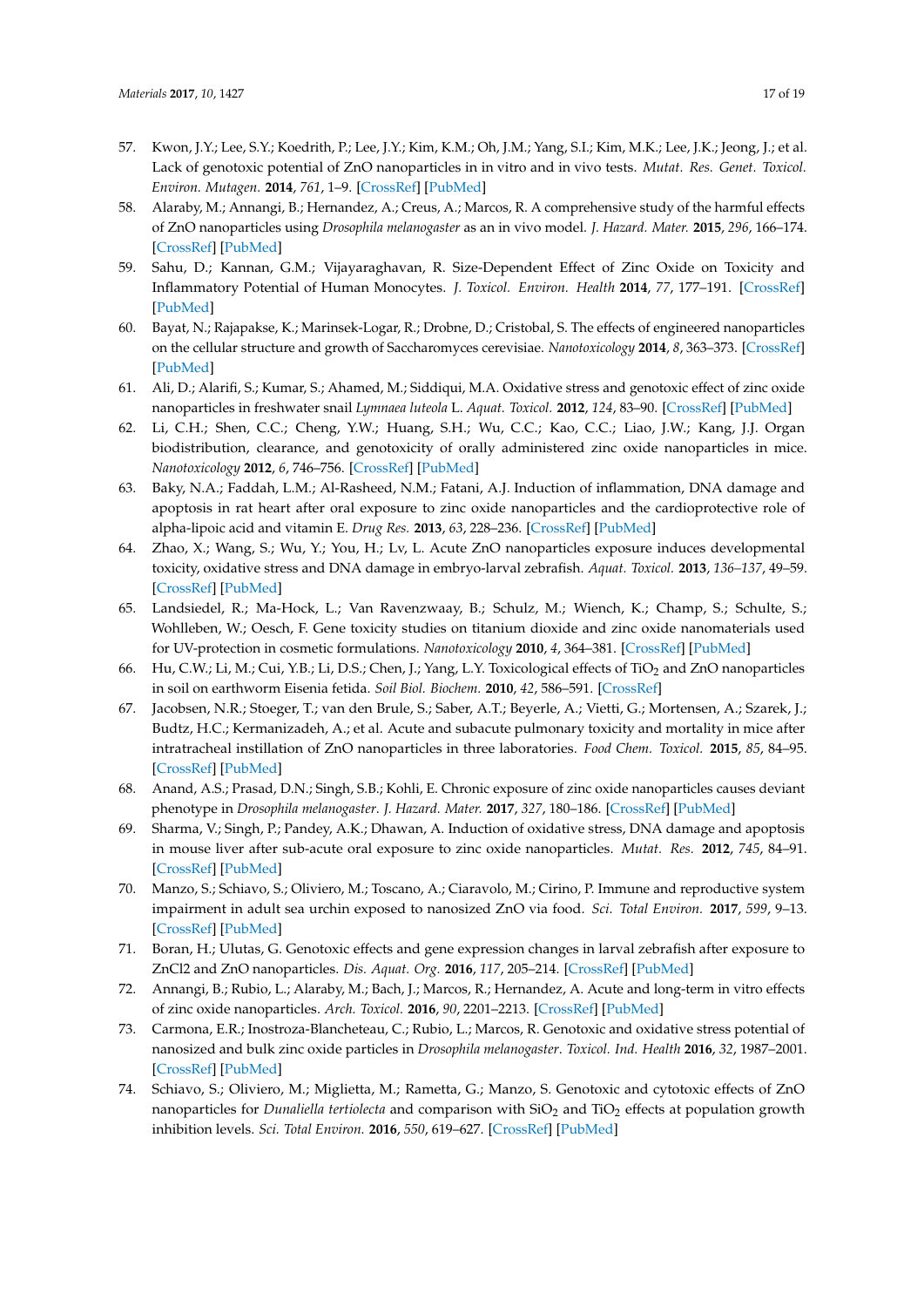- <span id="page-17-8"></span><span id="page-17-7"></span><span id="page-17-6"></span><span id="page-17-5"></span><span id="page-17-4"></span><span id="page-17-3"></span><span id="page-17-2"></span><span id="page-17-1"></span><span id="page-17-0"></span>75. Heim, J.; Felder, E.; Tahir, M.N.; Kaltbeitzel, A.; Heinrich, U.R.; Brochhausen, C.; Mailander, V.; Tremel, W.; Brieger, J. Genotoxic effects of zinc oxide nanoparticles. *Nanoscale* **2015**, *7*, 8931–8938. [\[CrossRef\]](http://dx.doi.org/10.1039/C5NR01167A) [\[PubMed\]](http://www.ncbi.nlm.nih.gov/pubmed/25916659)
- <span id="page-17-9"></span>76. Alarifi, S.; Ali, D.; Alkahtani, S.; Verma, A.; Ahamed, M.; Ahmed, M.; Alhadlaq, H.A. Induction of oxidative stress, DNA damage, and apoptosis in a malignant human skin melanoma cell line after exposure to zinc oxide nanoparticles. *Int. J. Nanomed.* **2013**, *8*, 983–993.
- <span id="page-17-10"></span>77. Uzar, N.K.; Abudayyak, M.; Akcay, N.; Algun, G.; Ozhan, G. Zinc oxide nanoparticles induced cyto- and genotoxicity in kidney epithelial cells. *Toxicol. Mech. Methods* **2015**, *25*, 334–339. [\[CrossRef\]](http://dx.doi.org/10.3109/15376516.2015.1045654) [\[PubMed\]](http://www.ncbi.nlm.nih.gov/pubmed/25980654)
- <span id="page-17-11"></span>78. Reis, E.D.; de Rezende, A.A.A.; Santos, D.V.; de Oliveria, P.F.; Nicolella, H.D.; Tavares, D.C.; Silva, A.C.A.; Dantas, N.O.; Spano, M.A. Assessment of the genotoxic potential of two zinc oxide sources (amorphous and nanoparticles) using the in vitro micronucleus test and the in vivo wing somatic mutation and recombination test. *Food Chem. Toxicol.* **2015**, *84*, 55–63. [\[CrossRef\]](http://dx.doi.org/10.1016/j.fct.2015.07.008) [\[PubMed\]](http://www.ncbi.nlm.nih.gov/pubmed/26190540)
- <span id="page-17-12"></span>79. Yang, H.; Liu, C.; Yang, D.; Zhang, H.; Xi, Z. Comparative study of cytotoxicity, oxidative stress and genotoxicity induced by four typical nanomaterials: The role of particle size, shape and composition. *J. Appl. Toxicol.* **2009**, *29*, 69–78. [\[CrossRef\]](http://dx.doi.org/10.1002/jat.1385) [\[PubMed\]](http://www.ncbi.nlm.nih.gov/pubmed/18756589)
- <span id="page-17-13"></span>80. Setyawati, M.I.; Tay, C.Y.; Leong, D.T. Mechanistic Investigation of the Biological Effects of SiO<sub>2</sub>, TiO<sub>2</sub>, and ZnO Nanoparticles on Intestinal Cells. *Small* **2015**, *11*, 3458–3468. [\[CrossRef\]](http://dx.doi.org/10.1002/smll.201403232) [\[PubMed\]](http://www.ncbi.nlm.nih.gov/pubmed/25902938)
- <span id="page-17-14"></span>81. Dubey, A.; Goswami, M.; Yadav, K.; Chaudhary, D. Oxidative Stress and Nano-Toxicity Induced by TiO<sub>2</sub> and ZnO on WAG Cell Line. *PLoS ONE* **2015**, *10*, e0127493. [\[CrossRef\]](http://dx.doi.org/10.1371/journal.pone.0127493) [\[PubMed\]](http://www.ncbi.nlm.nih.gov/pubmed/26011447)
- <span id="page-17-15"></span>82. Yin, H.; Casey, P.S.; McCall, M.J.; Fenech, M. Size-dependent cytotoxicity and genotoxicity of ZnO particles to human lymphoblastoid (WIL2-NS) cells. *Environ. Mol. Mutagen.* **2015**, *56*, 767–776. [\[CrossRef\]](http://dx.doi.org/10.1002/em.21962) [\[PubMed\]](http://www.ncbi.nlm.nih.gov/pubmed/26248212)
- 83. Senapati, V.A.; Kumar, A.; Gupta, G.S.; Pandey, A.K.; Dhawan, A. ZnO nanoparticles induced inflammatory response and genotoxicity in human blood cells: A mechanistic approach. *Food Chem. Toxicol.* **2015**, *85*, 61–70. [\[CrossRef\]](http://dx.doi.org/10.1016/j.fct.2015.06.018) [\[PubMed\]](http://www.ncbi.nlm.nih.gov/pubmed/26146191)
- <span id="page-17-16"></span>84. Demir, E.; Kaya, N.; Kaya, B. Genotoxic effects of zinc oxide and titanium dioxide nanoparticles on root meristem cells of Allium cepa by comet assay. *Turk. J. Biol.* **2014**, *38*, 31–39. [\[CrossRef\]](http://dx.doi.org/10.3906/biy-1306-11)
- 85. Roszak, J.; Catalan, J.; Jarventaus, H.; Lindberg, H.K.; Suhonen, S.; Vippola, M.; Stepnik, M.; Norppa, H. Effect of particle size and dispersion status on cytotoxicity and genotoxicity of zinc oxide in human bronchial epithelial cells. *Mutat. Res. Genet. Toxicol. Environ.* **2016**, *805*, 7–18. [\[CrossRef\]](http://dx.doi.org/10.1016/j.mrgentox.2016.05.008) [\[PubMed\]](http://www.ncbi.nlm.nih.gov/pubmed/27402478)
- <span id="page-17-17"></span>86. Gopalan, R.C.; Osman, I.F.; Amani, A.; De Matas, M.; Anderson, D. The effect of zinc oxide and titanium dioxide nanoparticles in the Comet assay with UVA photoactivation of human sperm and lymphocytes. *Nanotoxicology* **2009**, *3*, 33–39. [\[CrossRef\]](http://dx.doi.org/10.1080/17435390802596456)
- <span id="page-17-18"></span>87. Sarkar, J.; Ghosh, M.; Mukherjee, A.; Chattopadhyay, D.; Acharya, K. Biosynthesis and safety evaluation of ZnO nanoparticles. *Bioprocess Biosyst. Eng.* **2014**, *37*, 165–171. [\[CrossRef\]](http://dx.doi.org/10.1007/s00449-013-0982-7) [\[PubMed\]](http://www.ncbi.nlm.nih.gov/pubmed/23743731)
- 88. Patil, N.A.; Gade, W.N.; Deobagkar, D.D. Epigenetic modulation upon exposure of lung fibroblasts to TiO<sub>2</sub> and ZnO nanoparticles: Alterations in DNA methylation. *Int. J. Nanomed.* **2016**, *11*, 4509–4519.
- 89. Karlsson, H.L.; Cronholm, P.; Gustafsson, J.; Moller, L. Copper oxide nanoparticles are highly toxic: A comparison between metal oxide nanoparticles and carbon nanotubes. *Chem. Res. Toxicol.* **2008**, *21*, 1726–1732. [\[CrossRef\]](http://dx.doi.org/10.1021/tx800064j) [\[PubMed\]](http://www.ncbi.nlm.nih.gov/pubmed/18710264)
- 90. Kermanizadeh, A.; Vranic, S.; Boland, S.; Moreau, K.; Baeza-Squiban, A.; Gaiser, B.K.; Andrzejczuk, L.A.; Stone, V. An in vitro assessment of panel of engineered nanomaterials using a human renal cell line: Cytotoxicity, pro-inflammatory response, oxidative stress and genotoxicity. *BMC Nephrol.* **2013**, *14*. [\[CrossRef\]](http://dx.doi.org/10.1186/1471-2369-14-96) [\[PubMed\]](http://www.ncbi.nlm.nih.gov/pubmed/23617532)
- 91. Zijno, A.; De Angelis, I.; De Berardis, B.; Andreoli, C.; Russo, M.T.; Pietraforte, D.; Scorza, G.; Degan, P.; Ponti, J.; Rossi, F.; et al. Different mechanisms are involved in oxidative DNA damage and genotoxicity induction by ZnO and TiO<sub>2</sub> nanoparticles in human colon carcinoma cells. *Toxicol. In Vitro* 2015, 29, 1503–1512. [\[CrossRef\]](http://dx.doi.org/10.1016/j.tiv.2015.06.009) [\[PubMed\]](http://www.ncbi.nlm.nih.gov/pubmed/26079941)
- 92. Shalini, D.; Senthilkumar, S.; Rajaguru, P. Effect of size and shape on toxicity of zinc oxide (ZnO) nanomaterials in human peripheral blood lymphocytes. *Toxicol. Mech. Methods* **2017**, 1–8. [\[CrossRef\]](http://dx.doi.org/10.1080/15376516.2017.1366609) [\[PubMed\]](http://www.ncbi.nlm.nih.gov/pubmed/28805101)
- 93. Sliwinska, A.; Kwiatkowski, D.; Czarny, P.; Milczarek, J.; Toma, M.; Korycinska, A.; Szemraj, J.; Sliwinski, T. Genotoxicity and cytotoxicity of ZnO and Al2O<sup>3</sup> nanoparticles. *Toxicol. Mech. Methods* **2015**, *25*, 176–183. [\[CrossRef\]](http://dx.doi.org/10.3109/15376516.2015.1006509) [\[PubMed\]](http://www.ncbi.nlm.nih.gov/pubmed/25578534)